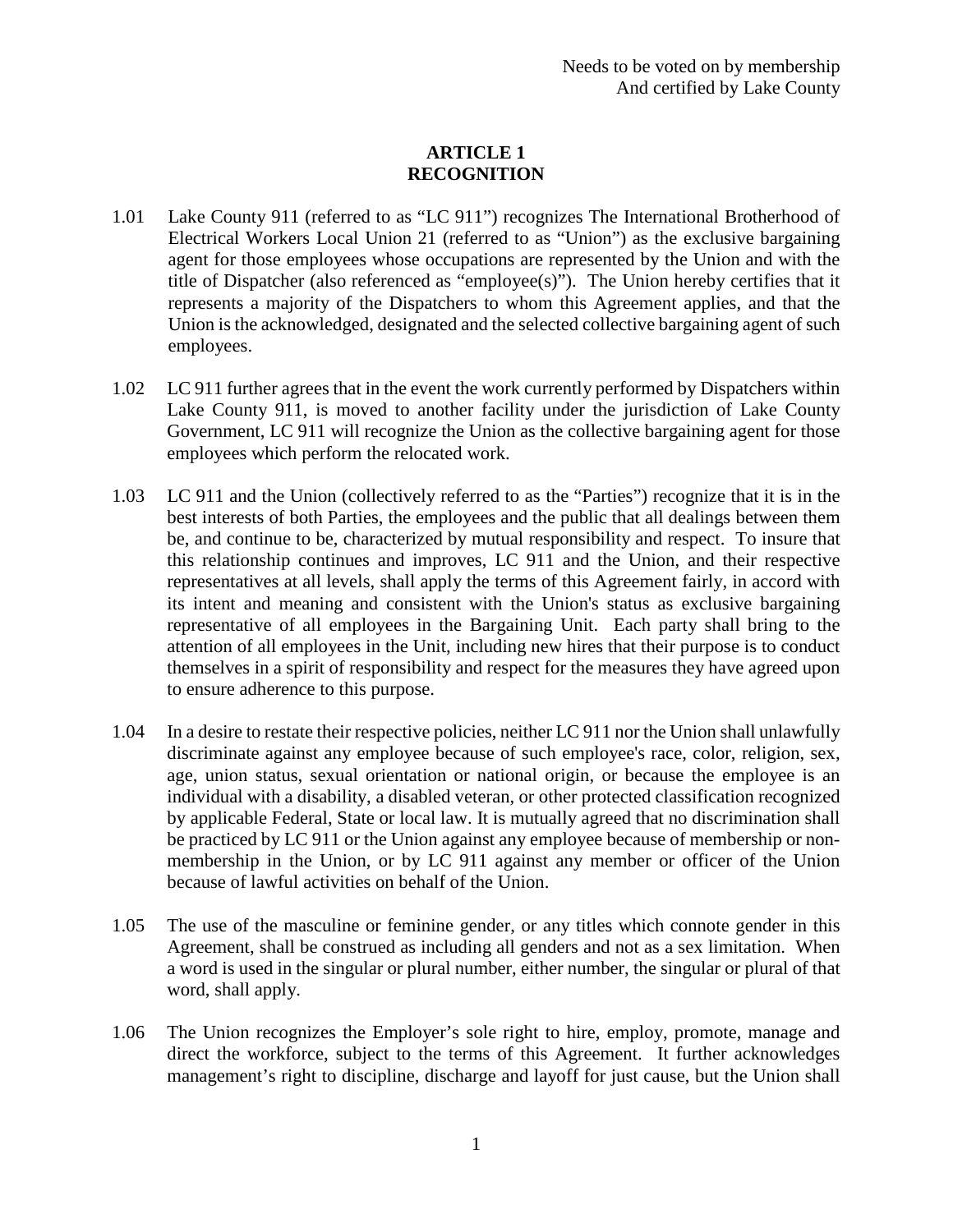have the right in cases of discharge, discipline, or layoff, to investigate the reasons therefore and to protest such discharge, discipline or layoff through the grievance procedure.

## **ARTICLE 2 SAFETY**

- 2.01 LC 911 will continue to make reasonable provisions for the safety and health of its employees during the hours of his/her employment. The employees will be expected to cooperate with LC 911 in keeping the County premises, and especially rest rooms, clean and sanitary.
- 2.02 LC 911 will advise the Union of any on-the-job accidents or the hospitalization of a Union member.
- 2.03 Safety is a concern to the Parties. LC 911 and the Union mutually recognize the need for a work environment in which safe operations can be achieved in accomplishing all phases of work, and the need to promote better understanding and acceptance of the principles of safety on the part of all employees to provide for his/her own safety and that of their fellow employees and the general public.
- 2.04 In connection with any safety activities, LC 911 agrees to reimburse associated transportation expenses for authorized time spent by active employees for attendance of training during the employee's scheduled shift at the employee's basic wage rate, or overtime rate when applicable.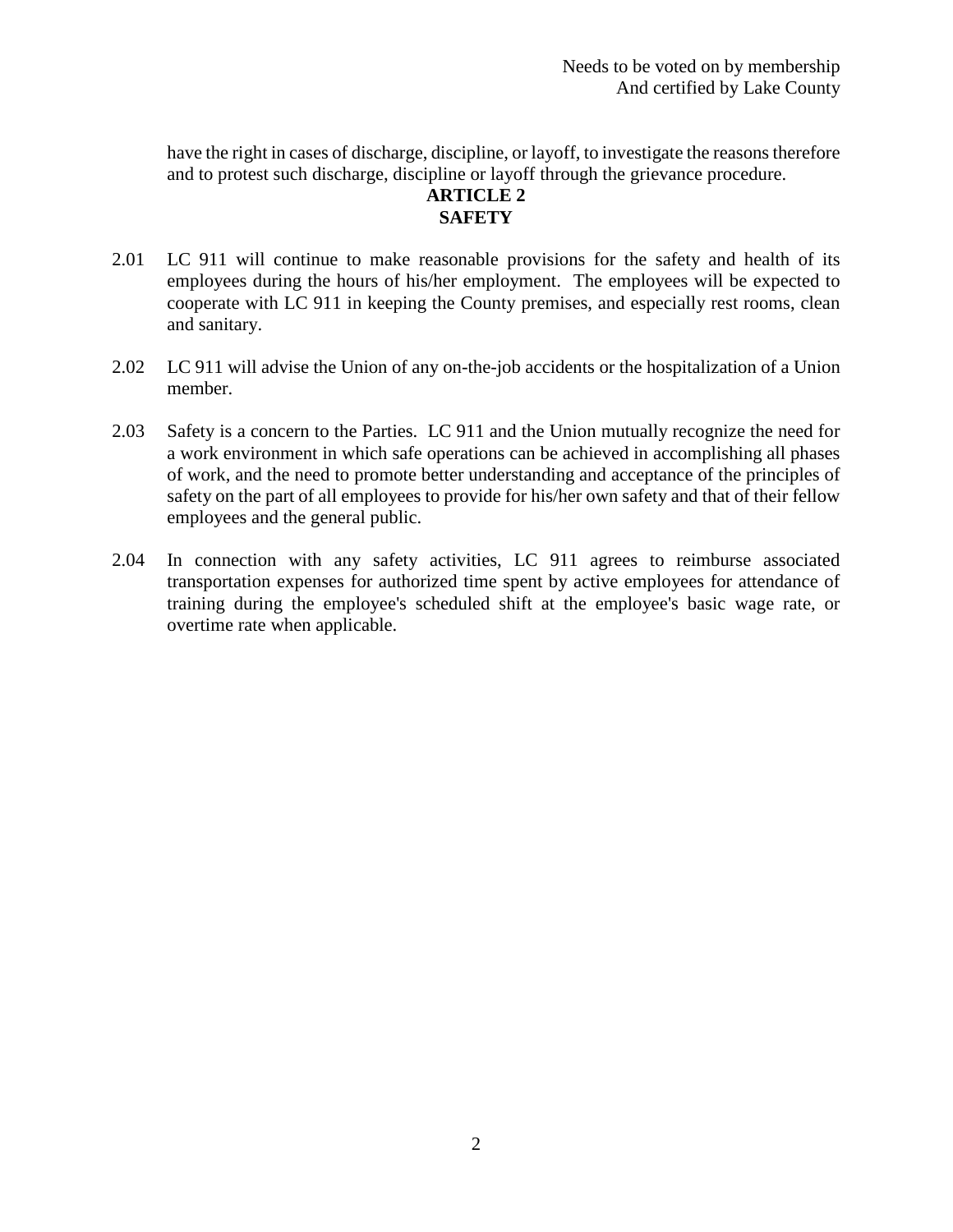# **ARTICLE 3 SENIORITY**

- 3.01 Seniority shall be defined as the date of hire by Lake County Government. The parties recognize that employees who worked for Lake County prior to consolidation shall retain their seniority. If more than one employee has the same hire date, ties shall be resolved based on the credited years of service prior to employment at LC 911. Full-time employees will be considered more senior to part-time employees. In the event the date and work week classification are the same, the employee's date of birth shall be used, where dates beginning on January  $1<sup>st</sup>$  to have greater seniority.
- 3.02 Seniority shall be used in determining layoffs, shift bids, vacation and other working conditions where all other applicable factors are relatively equal.
- 3.03 LC 911 will provide the union with a seniority list setting forth each employee's seniority date prior to posting. Once agreed to, the seniority list shall not be subject to the grievance procedure.
- 3.04 During the term of the Agreement: LC 911 will deduct from each employee's paycheck each month the appropriate union dues, agency fees, initiation fees, or any authorized increase thereof, for each employee in the bargaining unit who has filed with LC 911 a voluntary, written authorization form and shall pay over to the Union each month the total amount thus deducted from all employees. LC 911 shall furnish the Union a monthly statement showing the following information for each employee having a voluntary, written authorization form on file:
	- Amount of dues and/or fees collected
	- Union eligible employees for whom LC 911 has not made a dues and/or fees deduction and an explanation.
	- A list of employees with name, classification, rate of pay, and mailing address who are engaged or transferred into LC 911 and are eligible for Union membership.
	- Upon hiring an employee or upon the request of the Union, it shall be understood that the Employer will notify the Union of said hire on the monthly statement.
	- With 60 days advance notice, an employee following IBEW and Lake County procedures may revoke their voluntary dues deduction by notifying the Union and LC 911 by certified mail-return receipt requested.

The Parties recognize Indiana's right to work laws. Although the County has an established policy to accept collective bargaining if chosen by its employees, nothing in this section shall prohibit employees from seeking to decertify representation as provided by law and following the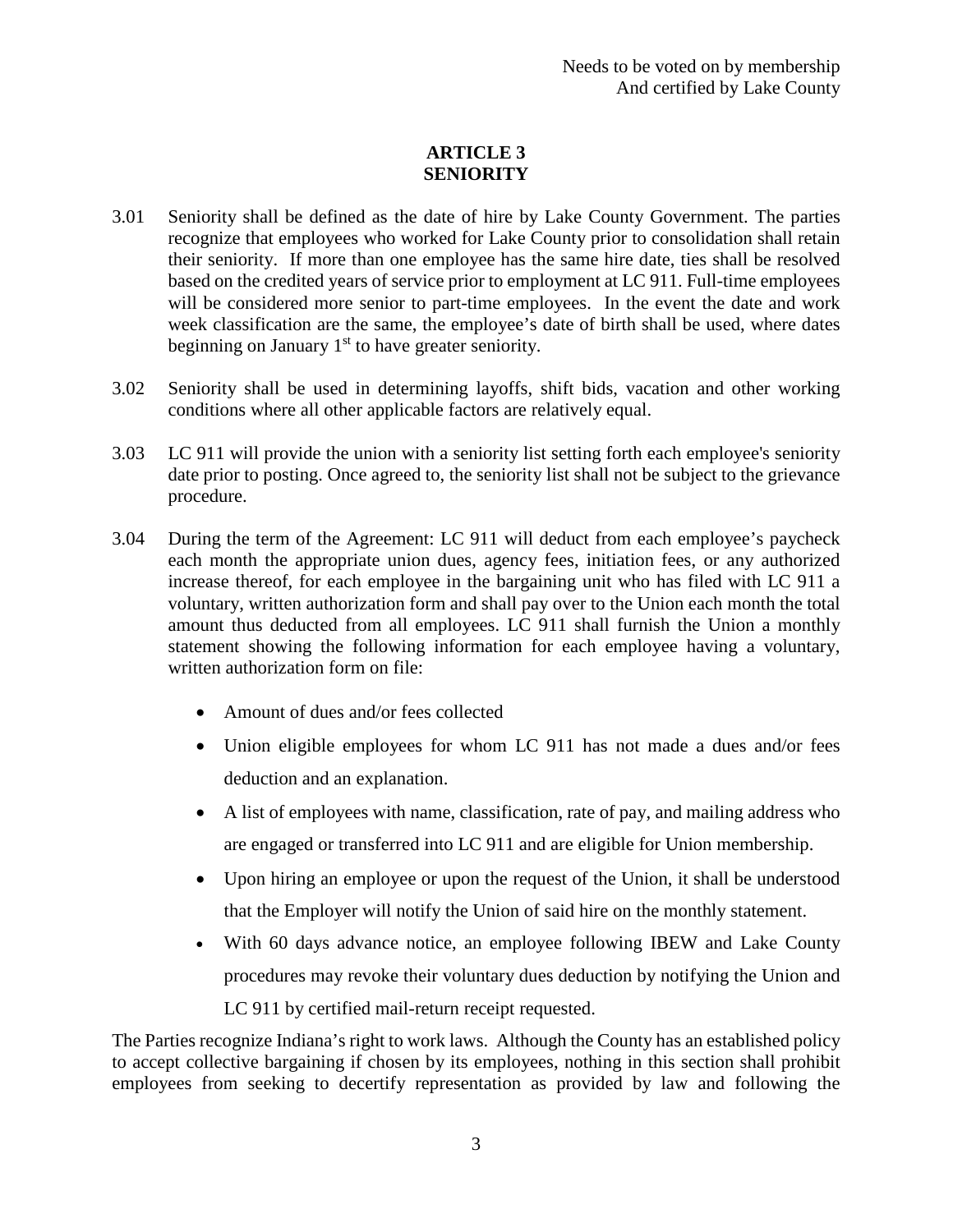established policy, Ordinance Establishing Collective Bargaining Units for County Employees, (Ordinance No. 1199B).

- 3.05 While this agreement is in effect LC 911 will deduct from the employee's pay check of all employees' covered by this agreement voluntary contributions to COPE (Committee on Political Education). COPE shall notify LC 911 of the amounts designated by each contributing employee that are to be deducted from his/her paycheck for all weeks worked. The phrase "weeks worked" excludes any other than a week in which an employee earned a wage. LC 911 shall transmit to the COPE fund on a monthly basis, in one check the total amount deducted along with the name of the employee on whose behalf a deduction was made.
- 3.06 The union agrees to indemnify and hold harmless LC 911 and member communities, its elected representatives, officers, administrators, agents, and employees from and against any and all claims, demands, actions, complaints, suits or other forms of liability (monetary or otherwise) that arise out of or by reason of any action taken or not taken by LC 911 for the purpose of complying with the provisions of this Article, or in reliance on any written deduction authorization furnished under this Article.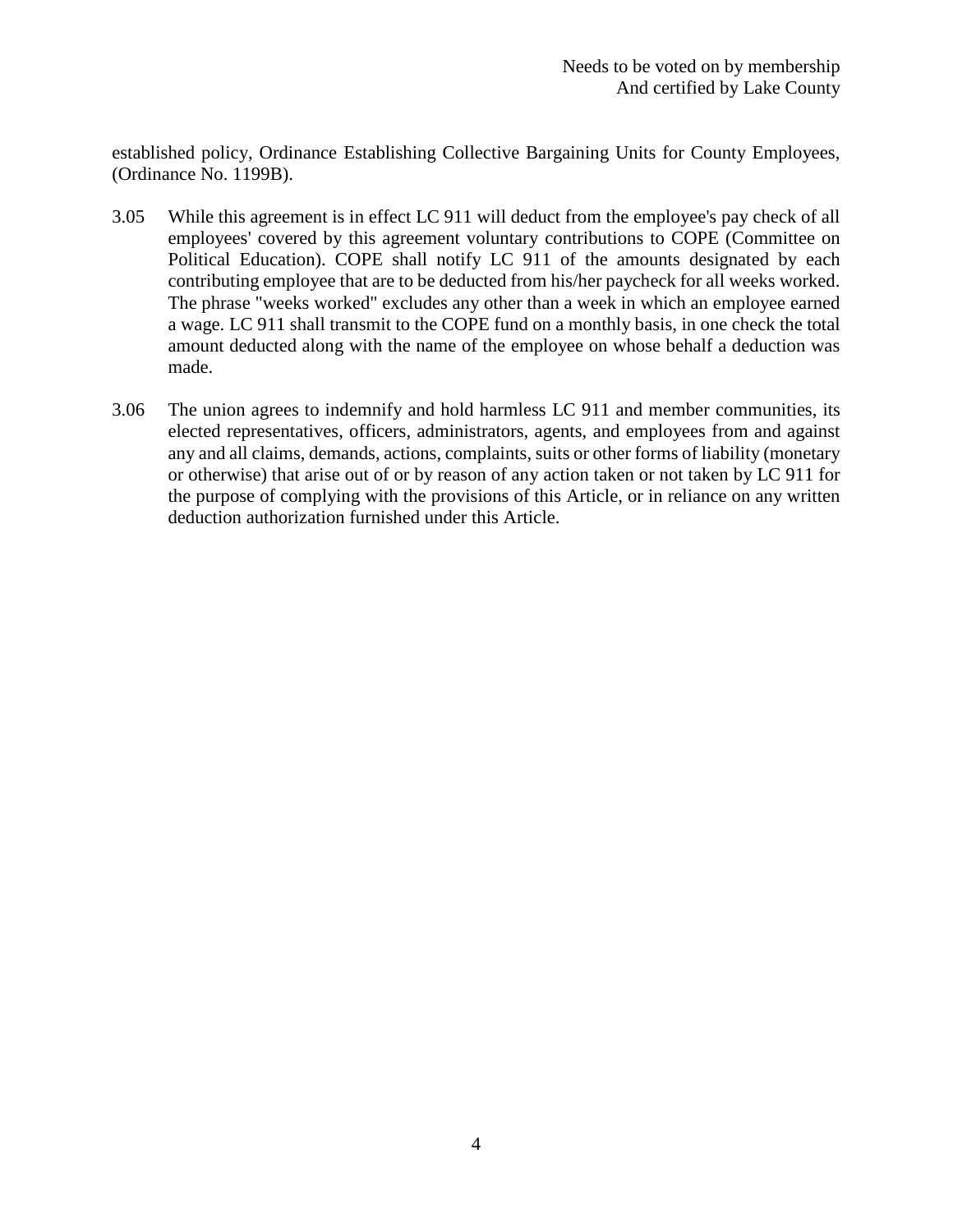## **ARTICLE 4 NO STRIKE & NO LOCKOUT**

- 4.01 It is understood between the Parties that the services to be performed by the employees covered by this Agreement are essential to the health, safety, and welfare of the citizens of Lake County, Indiana, and therefore the Union agrees that it will not take part in, assist, or advocate a strike, work stoppage, slowdowns, picketing or interference with or departures from the performance of duties against the LC 911. LC 911 agrees that it will not do anything to lockout or prevent the performance of the said services by the said employees insofar as the services are required in the safe operation to the citizens of Lake County.
- 4.02 Should any such employee engage in any strike or slowdown, without the authority and not as the result of the call of the Union, the Parties shall cooperate to enable LC 911 to carry on its operations without interruption or other injurious effect. It is understood that the Union will not condone participation in a sympathy strike in conjunction with any other personnel of any other employer. Such cooperation on the part of the Union shall include ordering the employees to desist from such strike or slowdown. Given the emergency nature of the work performed, the parties acknowledge that Lake County 911 has the right to take appropriate discipline against any employee who engages in a strike or slowdown, including but not limited to termination.
- 4.03 This Article is not intended to prohibit employees from participating in Union activities provided that the activities will not hinder the safe operation of LC 911 and are not a violation of any law.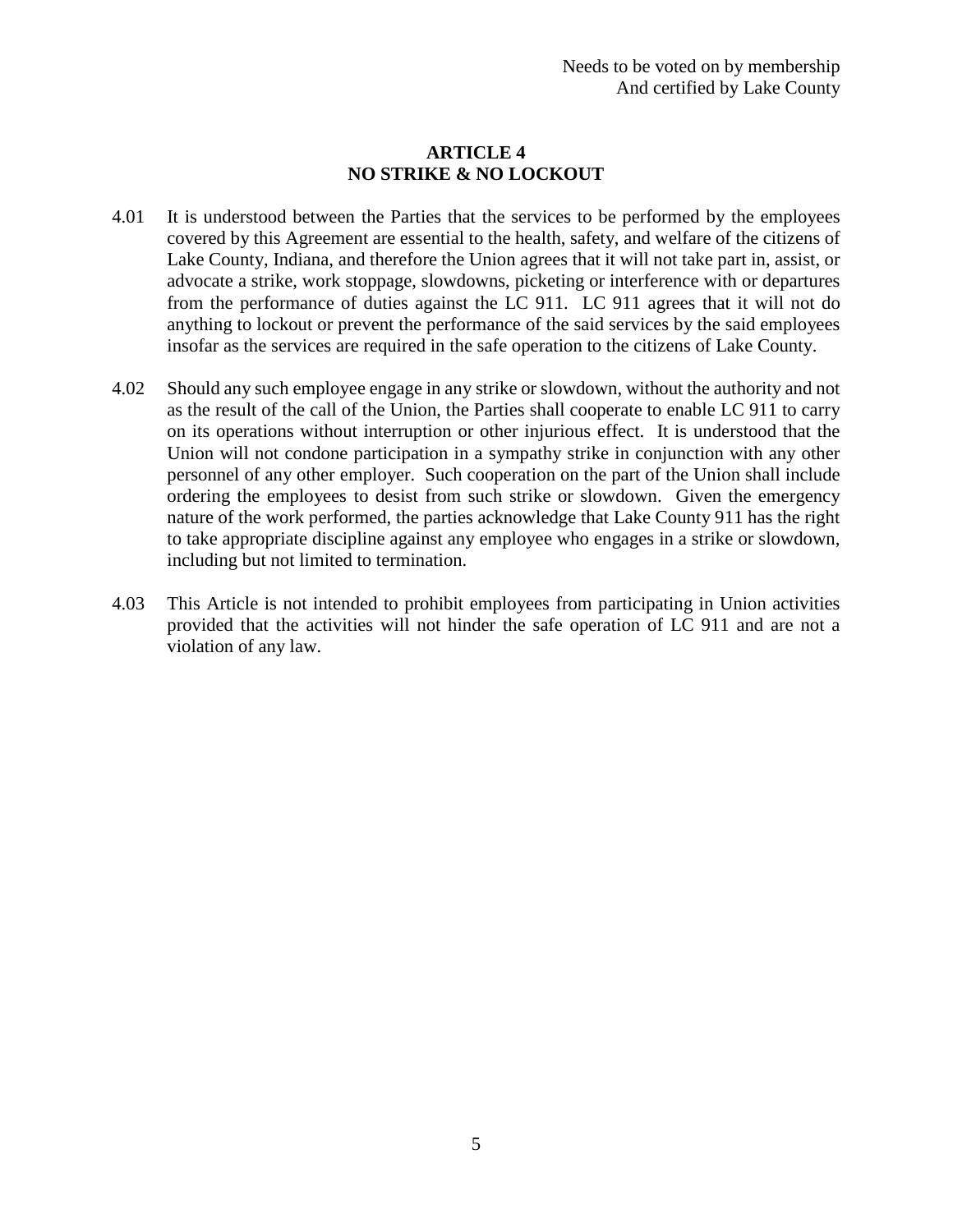# **ARTICLE 5 UNION RIGHTS**

- 5.01 LC 911 agrees that accredited representatives of the Union, whether Local Union representative, steward, or Officer of the Union shall have reasonable access to the Lake County Dispatch Center to meet with bargaining unit employee(s) during management agreed to meetings, breaks and lunches. The representative shall not in any way disturb employees who are working and will not be allowed in the radio room without the consent of the Executive Director or his/her designee.
- 5.02 LC 911 shall provide bulletin boards for the Union's use, without charge. Location of the boards shall be mutually decided upon by the Union and LC 911 Executive Director or Deputy Director at places where employees covered by this Agreement work or assemble. The Union agrees to post notices about the following matters only: elections, meetings, reports, other official Union business and notices of Union social and recreational activities. The Union agrees not to post or permit to be posted controversial material or material of a derogatory nature regarding the LC 911 or its personnel, and agrees to the immediate removal of such postings if requested by management, subject to the grievance procedure.
- 5.03 LC 911 will recognize Stewards selected in accordance with the Union rules and regulations as the Union representatives of the employees in the respective groups for which they are chosen. LC 911 also recognizes that the displacing of a Steward is the function of the Union. The Union will notify the LC 911 of the identity of Stewards and of any change in Stewards' status.
- 5.04 LC 911 agrees that it will not promote or transfer any Union officer, Steward, or other equivalent titles of the Union (even though the previously mentioned Union representative is agreeable thereto) which affects the employee's existing status as a duly certified local Union representative of the Union, without first notifying the Union. LC 911 shall give the Union prior written notice of the promotion or transfer to avoid any conflict with their steward's duties. The Union shall keep LC 911 advised in writing of the names of all representatives coming within the scope of this Section at the proper Union-Supervisor level.
- 5.05 Each newly hired employee or existing Lake County Employee transferred into LC 911 will be introduced by a supervisor to the appropriate Local Union representative and the Local Union representative will have up to 30 minutes to confer with the employee. Time spent in such meetings during the employee's regularly scheduled hours shall be paid.
- 5.06 LC 911 agrees to permit authorized Union representatives who are also employees to confer with representatives of the LC 911 without loss of pay during such employees' regularly scheduled working hours. No meeting at the workplace shall disrupt or take place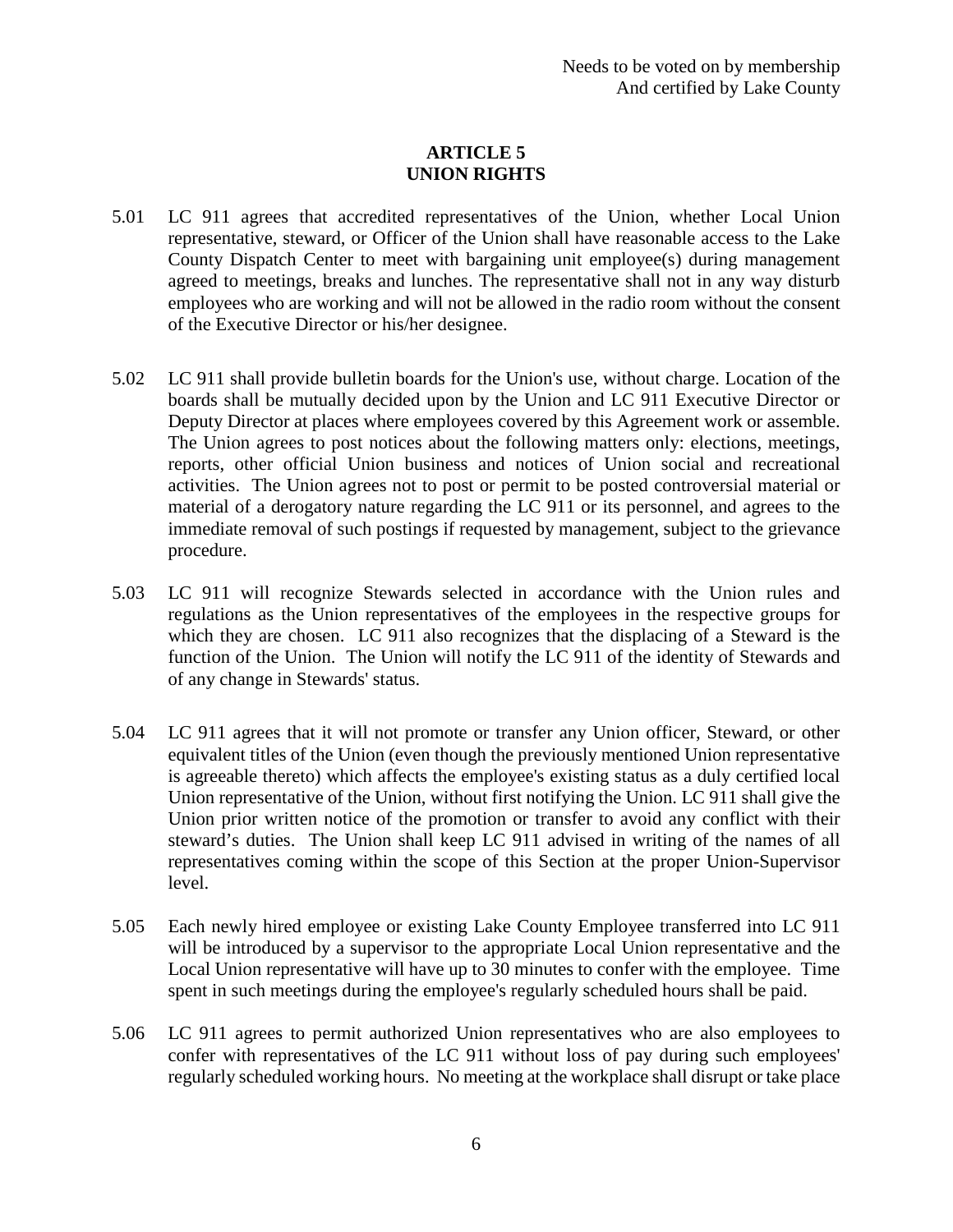without the consent of management. In addition, such employees shall suffer no loss in pay for reasonable time spent during such regularly scheduled working hours.

- 5.07 LC 911, insofar as work schedules permit, agrees to grant to any employee who is a Union Officer, Steward, or properly designated representative of the Union the necessary time off without pay to transact business of the Union, provided that the LC 911 Supervisor is given reasonable advance notice of such absence. Affected employees shall provide at least 7 days advance notice to the Director or Deputy Director or his designee and are encouraged to utilize vacation or compensatory time whenever possible to reduce any burden upon LC 911 operations.
- 5.08 Excused absences for Union business include absences by Union officers or properly designated representatives of the Union to perform administrative duties concerning their Local. In addition, such duties are understood to include attendance at conventions and training classes associated with those administrative duties by those officials, Stewards, or by their designated representatives. Affected employees shall provide at least 7 days advance notice to the Director or Deputy Director or his designee and are encouraged to utilize vacation or compensatory time whenever possible to reduce any burden upon LC 911 operations.
- 5.09 Requests for leaves of absence for Union business shall be made as far in advance as possible. Such requests shall be submitted to the Director or Deputy Director for approval and such requests shall be granted provided that all eligibility requirements are met and at least seven (7) days advance notice is provided. Should a leave of absence extend to one full month in which no work is performed, the affected employee shall be responsible for the full cost of his/her health insurance.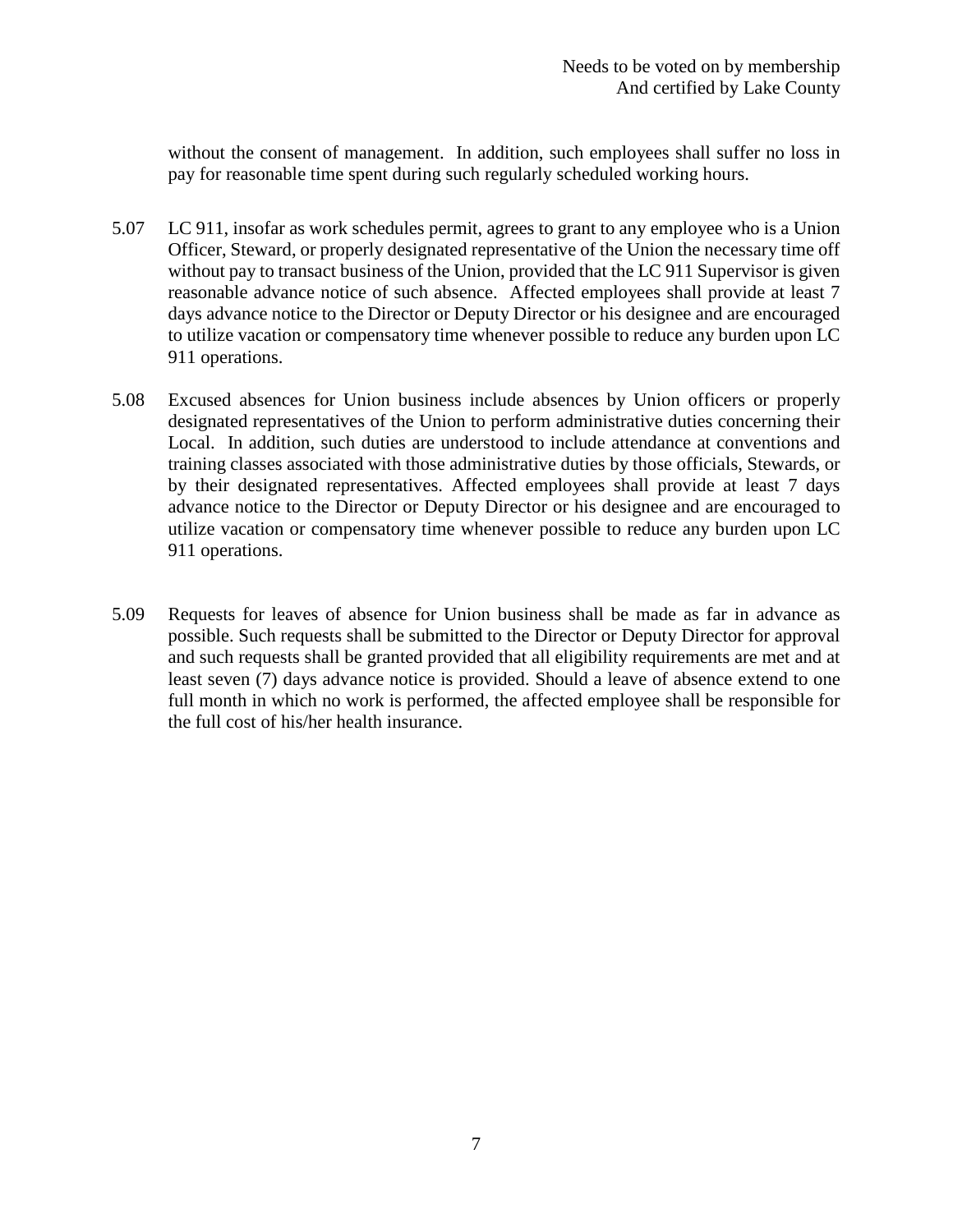## **ARTICLE 6 CLASSIFICATION AND TREATMENT OF PART-TIME EMPLOYEES**

- 6.01 The classification of a regular part-time employee is based on the County's definition of part-time employment which defines such work as an employee who averages no more than twenty-nine (29) hours per week in any given calendar quarter.
- 6.02 Part-time employees are not eligible for the provisions set in this collective bargaining agreement which include but are not limited to health insurance, paid vacation, sick time, personal time, or holiday pay.
- 6.03 Except for payment for overtime hours worked, all hours worked by a part-time employee shall be paid at the rates established such rates shall not exceed that of the full-time employees.
- 6.04 Overtime hours worked in excess of 40 hours per 7 day work cycle shall be paid at the rate of one and one-half (1 ½) times the basic hourly wage rate including applicable differentials for all hours worked in addition to the originally scheduled hours.
- 6.05 During the meetings called by the Union-Management Committee, LC911 shall discuss changes or anticipated changes with the Union in membership reports including work week classification. The Parties will use their best efforts to maintain a sufficient number of full-time employees.
- 6.06 Part-time employees and Full-time employees will have the opportunity to change work classifications subject to the following conditions:
	- Any change may only occur with the permission and approval of management
	- An employee moving from part-time to full-time status shall be subject to completing a ninety (90) day probationary period and shall be given the 30 minutes described in Article 5.05.
	- Time served in a part-time position is generally not counted for the purposes of seniority; however, if all parties are agreeable thereto and on a case by case basis, previous time worked for LC 911 may be taken into consideration; the decision of which shall be solely that of LC 911 and not subject to the grievance process.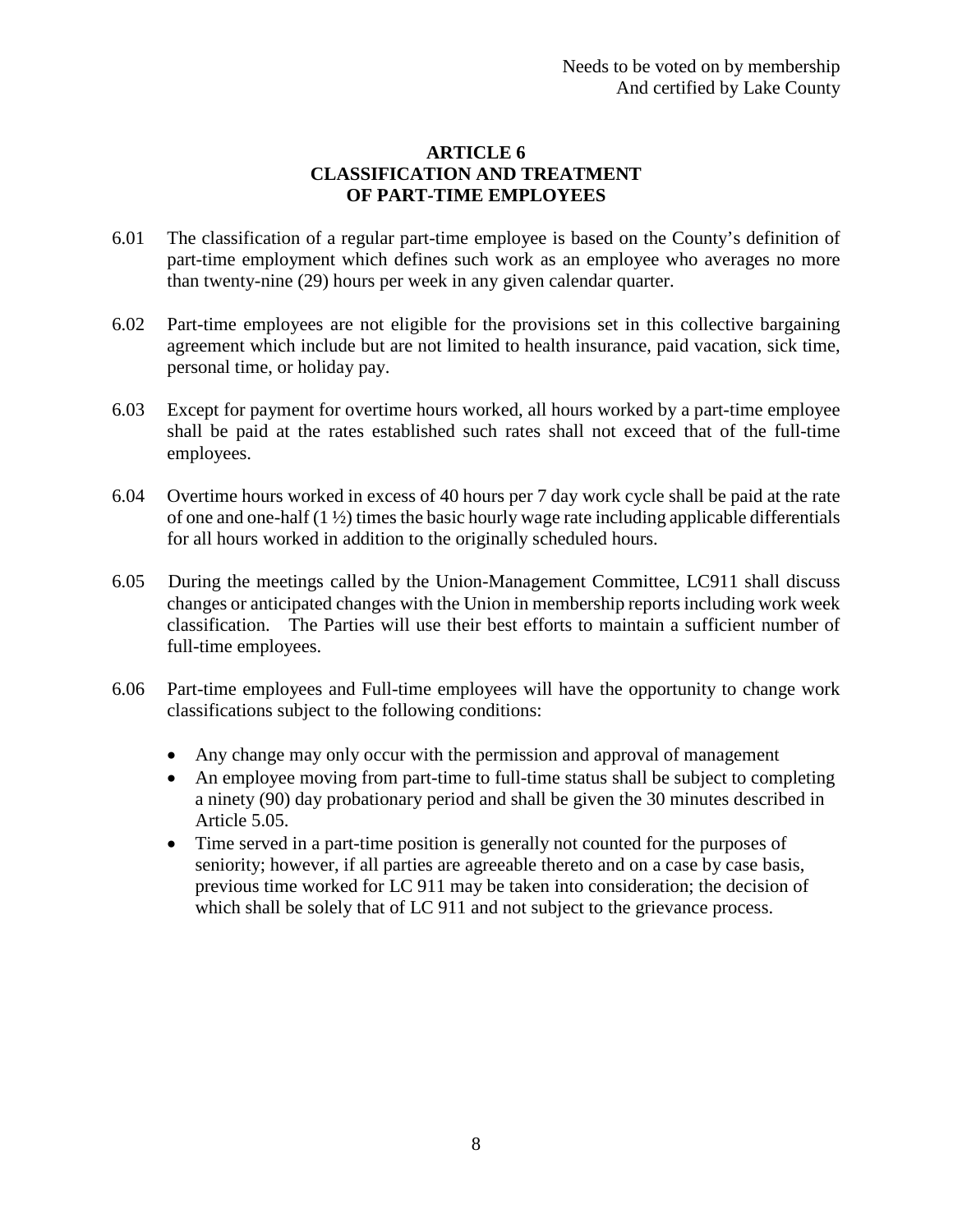## **ARTICLE 7 VACATIONS & PAID TIME OFF**

- 7.01 Full-time dispatchers shall be eligible for vacation time as provided in Ordinance NO. 1356C-2 and will be eligible for the full number of weeks or days on January  $1<sup>st</sup>$  based on years of service for each year of this agreement. When a 12-hour shift is utilized for scheduling, employee vacation days shall be converted to hours from days.
- 7.02 A yearly vacation schedule (January  $1<sup>st</sup>$  through December  $31<sup>st</sup>$ ) shall be posted by November  $1<sup>st</sup>$  of each year with the intent to have employees select vacation by seniority by the end of December. The following year's vacation schedule shall be posted on or before January  $1<sup>st</sup>$ . Vacation changes must be submitted in writing and approved by LC 911 supervisor and notification given to the appropriate Union representative.
- 7.03 Vacation time may be placed into reserve at the employee's request to be scheduled later. Vacation time is expected to be used during the vacation year; however vacation time may be carried over into the following vacation year with the approval from LC 911 management with notification given to the appropriate Union representative.
- 7.04 Full-time employees shall be entitled to sick/personal time as defined by the LC employee handbook. When a 12-hour schedule is utilized for scheduling, days provided for in the handbook shall be converted to hours.
- 7.05 Scheduled and Approved vacations shall not be changed or canceled without written approval from the LC 911 supervisor and notification given to the appropriate Union representative.
- 7.06 Compensatory time shall not be accumulated beyond one hundred (100) hours and shall take priority over vacation time, and an employee possessing both, shall generally be required to utilize compensatory time first other than for annually scheduled vacation.
- 7.07 Dispatchers who leave employment for any reason shall receive payment for any unused but accrued vacation and any accrued compensatory time.
- 7.08 Dispatchers shall be excused from work for jury duty or other court duty providing that the reason is not of their own doing (charges, indictment, etc.) without loss of pay.
- 7.09 Bereavement Leave shall be granted as defined in the Lake County Employee Handbook in full workday increments.
- 7.10 Holiday allowances shall be paid as defined in the Lake County Employee Handbook, and if an employee is scheduled to work on the Holiday (the day observed as the Holiday), the employee will be paid at the employee's holiday rate of one and one-half (1 ½) for all hours worked on that day in addition to the holiday pay.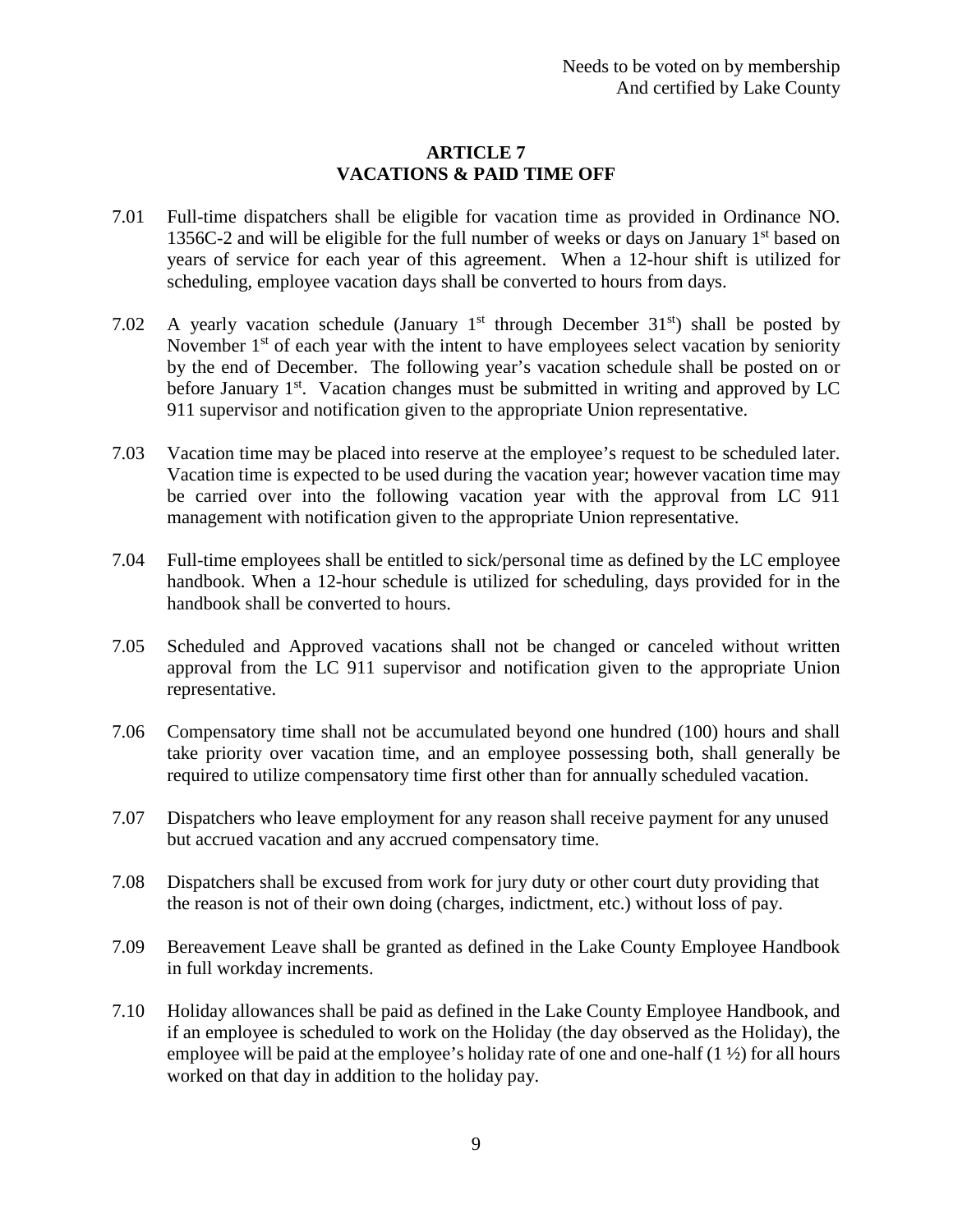- 7.11 All Employees are eligible for a day off with pay for their birthday after completing their probationary period. In the event that that multiple employees are requesting off and the time off would impact operations, the employee may select another day off with pay.
- 7.12 Employees, unless granted otherwise as noted in 7.03, will not carry vacation over to the following year. Although compensatory time may be carried over to a maximum of 100 hours, it shall be the responsibility of management to encourage its use, and if necessary schedule compensatory time accordingly.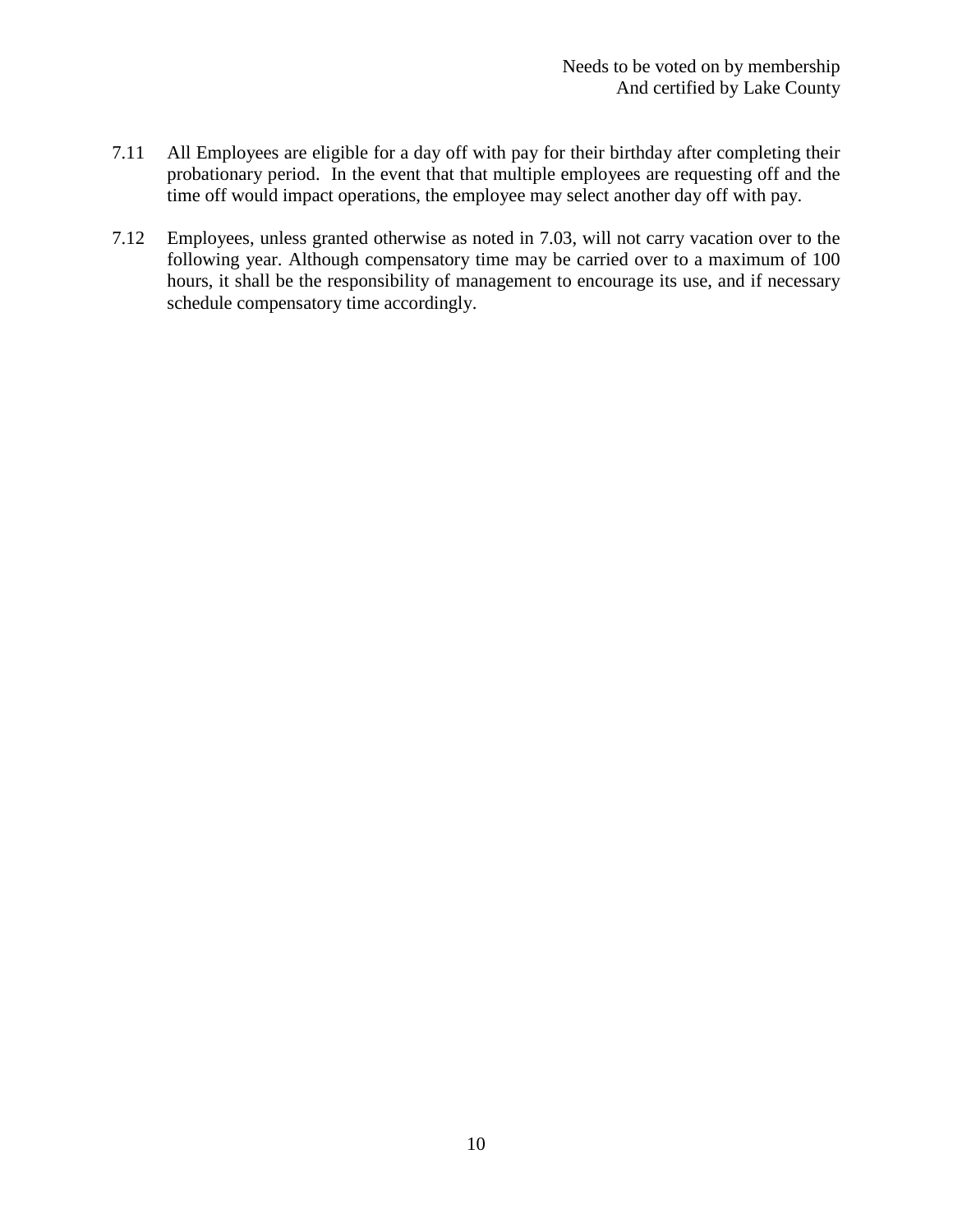## **ARTICLE 8 SCHEDULING, OVERTIME, AND COMPENSATORY TIME**

- 8.01 This Article is intended as a basis of calculating overtime payments, compensation for time worked and scheduling practices. For purposes of calculating hourly rate, salaries will be based upon a 2080 hour work year and 80 hour pay cycle.
- 8.02 The normal workweek (Monday through Sunday) shall consist of 40 hours per work week. Day shifts between 7am and 7pm and night shifts between 7pm and 7am. Other shifts may be arranged and LC 911 will provide 30 calendar days prior notice for any change in normal shift hours. This shall not apply to changes in shift due to emergency staffing needs. An employee's normal workday shall include an hour paid meal break per shift and a 15 minute paid break for every 4 hours worked. The hour meal period might be separated into *two* smaller meal periods for shifts over 8 hours if approved by management. LC 911 and the Union may mutually agree to changes in this Section. LC 911 will make all reasonable efforts to accommodate scheduled lunch breaks. Breaks and lunches may not be used as a substitute for coming in late or leaving early. Remedies for a missed break will be determined by that employee's supervisor after discussion with the affected employee and union representative.
- 8.03 Employees will be paid at the overtime rate 1-1/2 times the hourly rate of pay for all hours worked in excess of the normal scheduled shift. For purposes of computing overtime, the term "hours worked" shall be paid for all time including training, travel, scheduled hours, scheduled paid time off. Assignment of overtime shall follow the guidelines set out in this Article.
- 8.04 LC 911 will make reasonable efforts to avoid long duration shifts and unscheduled hours; however, nothing in this Article is intended to prevent an employee from volunteering to work additional overtime hours. LC 911 will make reasonable efforts to avoid long duration shifts and unscheduled hours; however, an employee may be required to work more consecutive hours than a 12-hour shift, until that employee's replacement arrives, or in the event of an emergency. Nothing in this Article is intended to prevent an employee from volunteering to work additional overtime hours.
- 8.05 Annually, LC 911 will make schedules available to Dispatchers to select their desired shifts. Shifts will be awarded by seniority (as that term is defined by this agreement), except that LC 911 may alter shift assignment of employees to balance experience, qualifications, and/or training on a shift. The schedules shall be posted and made available 30 days in advance. In the event of an opening on a permanent shift, shift bids will be accepted and offered to the most senior employee. The most senior employee will have the first selection continuing selections through to the least senior employee. Employees may agree to trade shift assignments. Shift switches must be submitted in advance of the scheduled shift and shall be approved the Director or Deputy Director or designee. All shift switches must be between equally qualified dispatchers. All shifts switched will be at no additional cost to LC 911. Shift switches with less than 24 hours' notice that are denied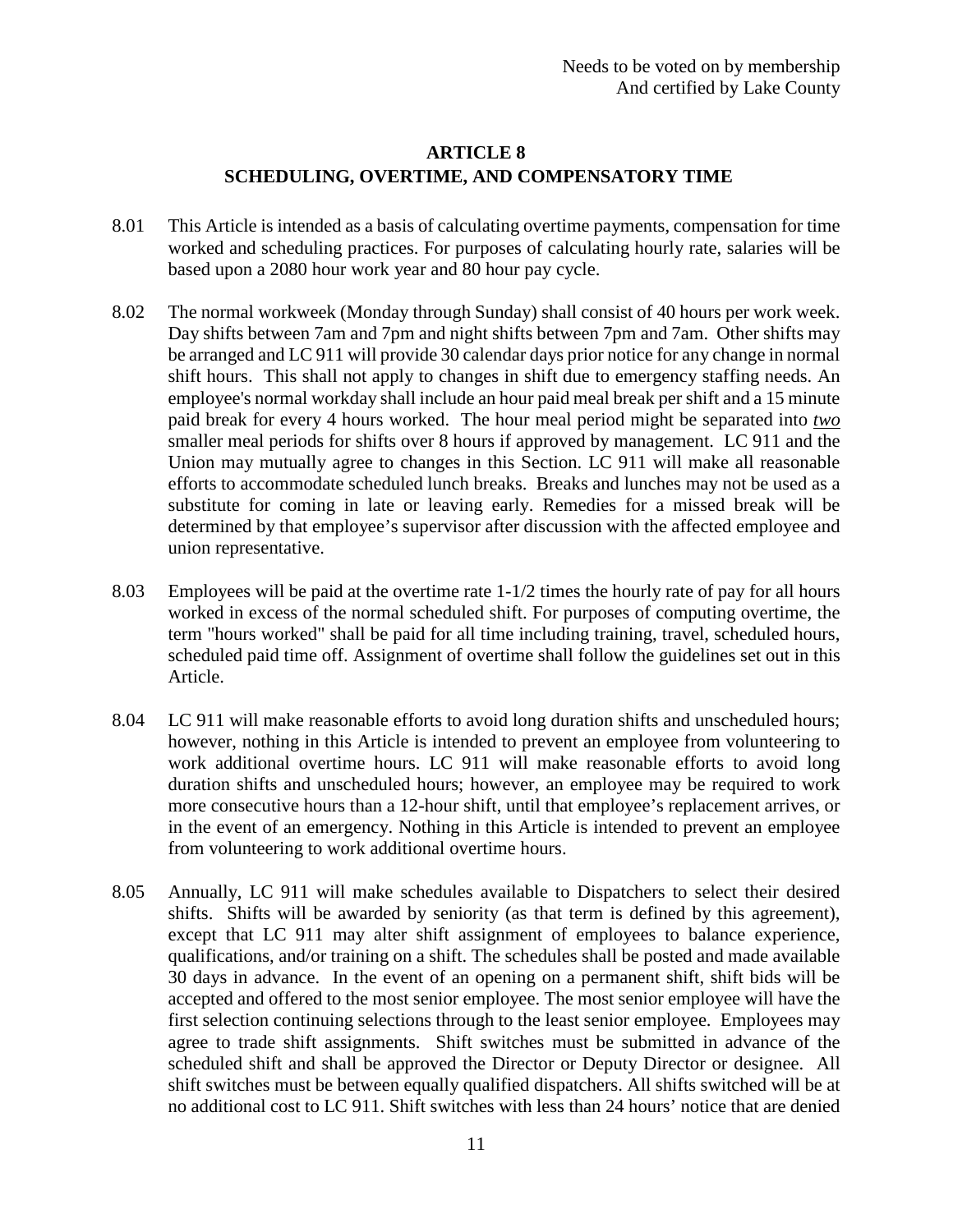shall not be subject to the grievance procedure. Shift switches shall be approved unless said switch will cause an unbalance of experience and performance.

- 8.06 Generally, the employer agrees to grant compensatory time off in lieu of overtime payment when both the supervisor and the employee are agreeable. This practice shall not be applicable however, if the Department has exhausted its overtime budget. An employee may not bank more than 100 hours of compensatory time at any given point. However, the employer must notify the employee that the overtime will be paid in compensatory time at the time the employee is requested to work. Requests for use of compensatory time may not be made until the time is earned and banked. Compensatory time may be used in blocks of 2 hours, unless the balance is less than two hours (in such cases the employee may schedule the use of the remaining balance). Requests for the use of compensatory time will not be denied unless too many other employees are already scheduled off on that shift. Scheduled compensatory time off will not be cancelled except in the case of emergency circumstances. If funds are available, employees may sell back to the employer hours of unused compensatory time at the end of each calendar year by December  $1<sup>st</sup>$  at the thencurrent rate of pay. Any amount sold by the employee will be deducted from the employee's compensatory time bank. When funds are not available the employee and appropriate union representative will be notified when the compensatory time will be scheduled. Providing such notice is given, the issuance of compensatory time shall not be subject to the grievance process.
- 8.07 A minimum of 2 hours pay at the overtime rate will be paid for all emergency call out situations. A dispatcher must report within 90 minutes from the time called for an emergency call out, or the dispatcher will notify management to contact the next available Dispatcher to avoid any delay. Once a dispatcher accepts overtime, he/she shall not be able to cancel the callout and is subject to discipline if the employee fails to show.

Overtime will be maintained through one (1) list serving for two (2) purposes:

#### **Voluntary Overtime**

When overtime is available LC 911 will first solicit for qualified volunteers using an availability list. Employees may sign the availability list if they are interested in volunteering for overtime. Once the list is established, the first request shall be made based on seniority. Subsequently, the employee who has the fewest overtime hours shall be given priority provided they are qualified for the work available. If multiple employees are qualified for the work available, seniority shall be given priority. The list shall be reviewed periodically as qualifications are updated.

#### **Forced Overtime**

Overtime shifts not filled by voluntary assignment shall be covered using the Forced procedure by requiring the employee that is available to work the scheduled shift, and who has the least number of overtime hours, to work. Seniority shall serve as the determining factor in the event of a tie breaker between two employees' overtime hours. After the overtime is posted, employees may still volunteer for the open shifts. Any employees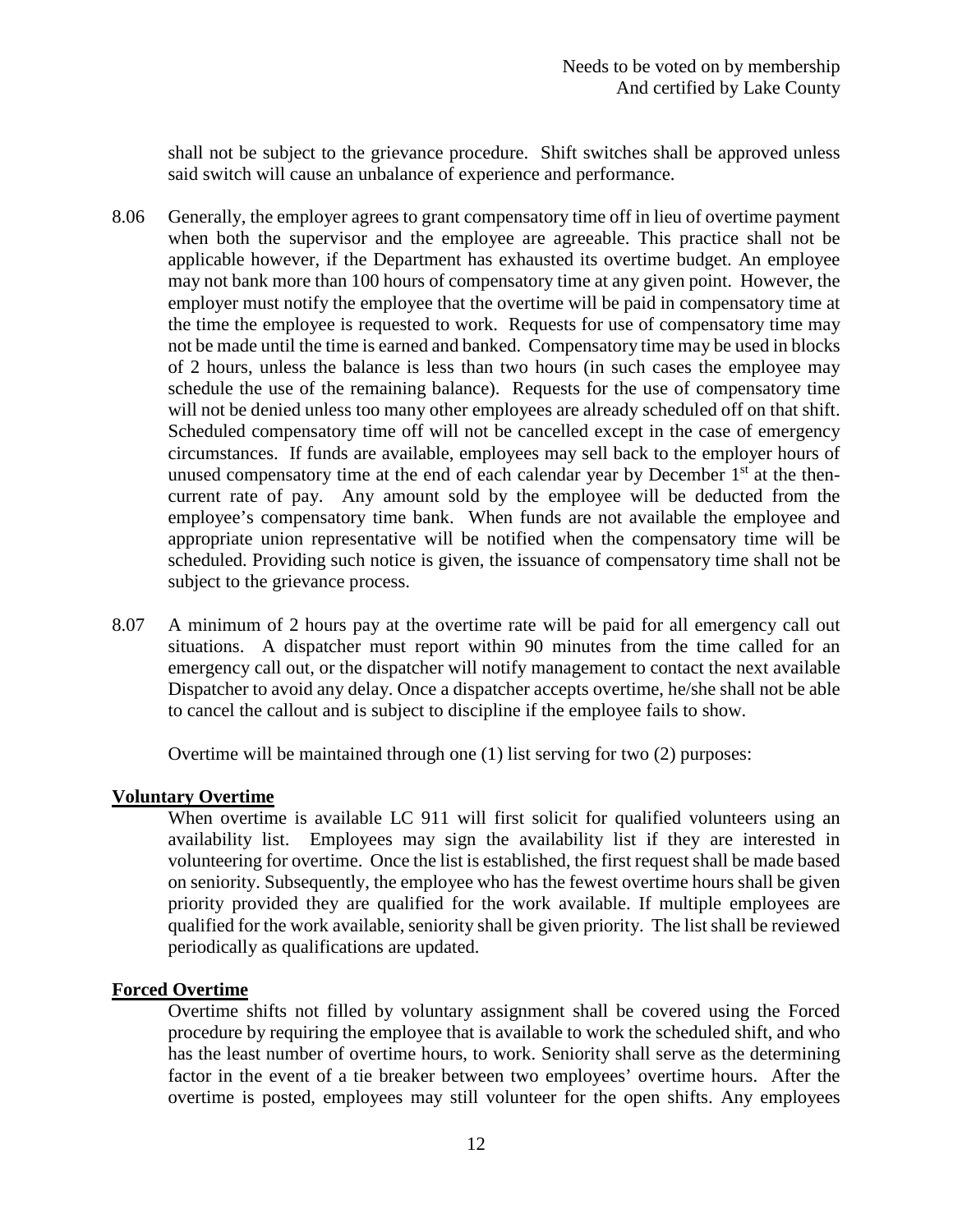forced assignment will not change approved paid time-off requests. Employees placed on the force list will be placed in the force book. Forced overtime assignments can only be changed with the agreement (all such changes will be documented in writing) of the person desiring to work the overtime and the person forced to work the overtime and prior notice to the appropriate supervisor.

#### **Unscheduled Overtime**

If the overtime is not covered by above procedure, the employee who is next on the rotating force list that is scheduled to work the shifts preceding and following the vacant shift will be forced to fill the vacancy in four (4) hour increments each. If an employee working another shift offers to cover a four (4) hour shortage, they may be allowed to before a force is enacted. Unscheduled Overtime will be paid at the overtime rate of one and a half times the normal hourly rate, or in compensatory time at one and a half times the hours worked on the unscheduled forced shift.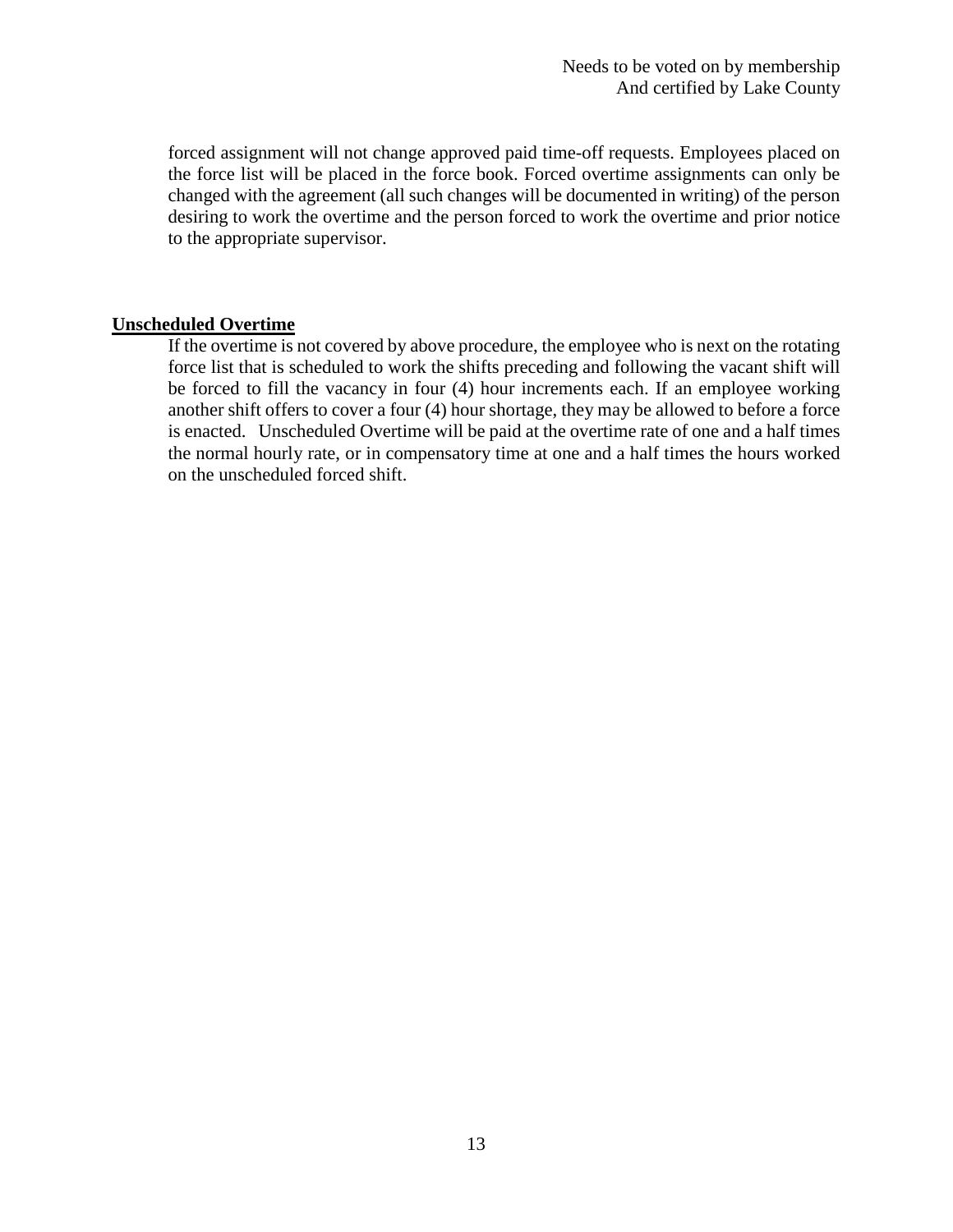### **ARTICLE 9 BONUSES & ADDERS**

- 9.01 Employees who are scheduled to work an evening or night shift (hours ranging between 7pm to 7am) will be paid a shift adder of \$12.00 per day or \$1.00 per hour, whichever is less.
- 9.02 LC 911 may require Dispatchers to travel to other work locations for court, training, or work. When so assigned, the employee will be provided transportation or reimbursed for obtaining their own transportation for total mileage at the IRS mileage rate. Travel time will be considered as time worked when the distance is greater than their normal commute.
- 9.03 Employees shall be entitled to any longevity bonus if offered by Lake County in recognition of cumulative service with LC 911. Such additional compensation shall be paid per the following schedule and in accordance with the Longevity Ordinance in effect.

| <b>Completed Years</b><br>Of Service | Amount<br>Per Year |
|--------------------------------------|--------------------|
| 5                                    | \$220.00           |
| 10                                   | \$320.00           |
| 15                                   | \$440.00           |
| 20                                   | \$620.00           |
| 25                                   | \$920.00           |
| 30                                   | \$1,220.00         |

9.04 LC 911 may offer an adder in pay to an employee chosen to serve or assist with training of new or current employees. Management shall discuss with the Union the amount of the adder.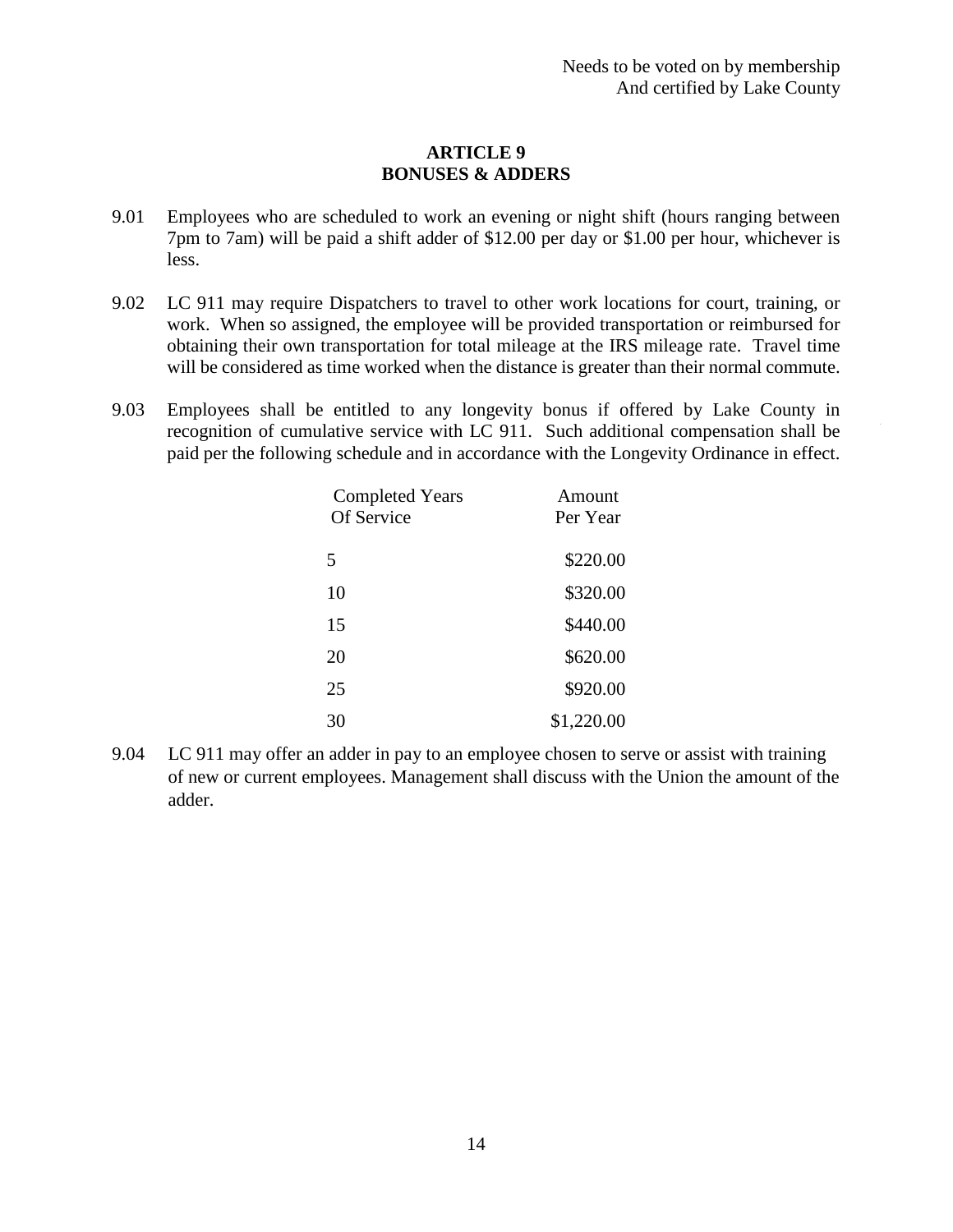## **ARTICLE 10 TRAINING AND LAYOFF**

- 10.01 The Parties recognize the benefits in offering to employees, training and retraining programs for personal or career development. LC 911 shall offer training and retraining programs to employees for personal or career development to better the community.
	- (A) Representatives from LC 911 and the Union will be assigned by their respective party to the Training Advisory Board.
	- (B) The Career & Personal Development Plan, (CPDP) may be used as an educational self-development aid to assist employees in their personal development or preparing themselves for career progression opportunities or job changes within Lake County.
	- (C) Training shall be generic in nature as opposed to job specific and shall cover technical, clerical and other fundamental skills.
	- (D) Participation by employees in the personal or career development training program shall be voluntary.
	- (E) Successful completion by an employee of any training or courses offered pursuant to such program will be taken into account by LC 911 when considering the employee for an upgrade or transfer.
- 10.02 The Training Advisory Board shall meet once a quarter unless mutually agreed to otherwise. The executive director shall set the meeting schedule for the Training Advisory Board.
- 10.03 Selected educational institutions may be utilized to deliver services, courses and programs. The Training Advisory Board will make recommendations for institutions, services, courses and programs.
- 10.04 Employees participating in these programs can be reimbursed for fees and textbook costs annually upon successful completion of approved courses and programs if approved by the Executive Director. The amounts of any refunds, charges for negligence, and outside assistance (grants, remissions, scholarships, veteran's assistance, etc.) shall be deducted from the Program payments if made.
- 10.05 LC 911 shall advise the Union in writing of all contemplated work force reductions, including the number of employees who will be laid off. LC 911 will discuss with the Union as to a formula or plan for work force reductions during the 10-day period following the written notice of the work force reduction, or a shorter time period if conditions necessitate. If LC 911 and the Union are unable to reach an agreement within such period, work force reductions shall be made as follows (all in inverse order of seniority):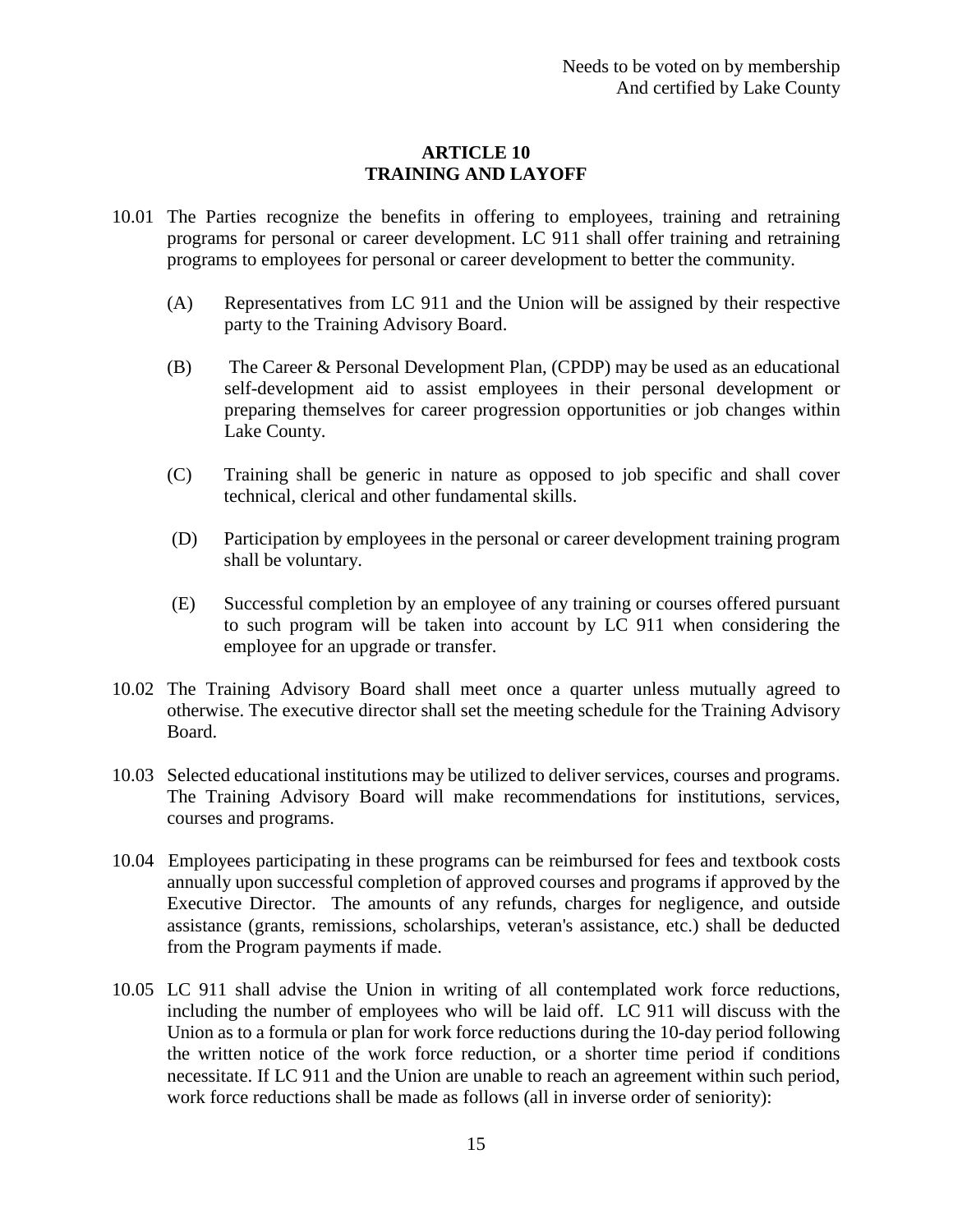- 1. Probationary employees shall be terminated first;
- 2. And then part-time employees;
- 3. Thereafter full-time employees.
- 10.06 LC 911 will provide the Union with a list of employees identified for layoff.
- 10.07 Only in cases of layoff, shall a termination payment be made, consisting of any Vacation Days, Compensatory Days and Sick/Personal Days to which the employee is eligible at the time of leaving shall be paid to employee(s) laid off, or may be paid at the discretion of LC 911 to an employee whose services are terminated for reasons such as inadaptability or inability to properly perform assigned job duties.
- 10.08 LC 911 shall canvass employees asking if they are willing to accept Voluntary Termination Payments and voluntarily terminate their employment in an effort to reduce the amount of employees forced into a layoff.
- 10.09 If additions to the work force are required, LC 911 shall proceed as follows before hiring new regular employees. LC 911 shall offer reemployment for up to one (1) year from the date of layoff in order of seniority to regular full-time and part-time Laid off employees in the following order:
	- 1. Former employees from LC 911 who were qualified by experience at the time of separation from payroll to perform the duties of an available job.
	- 2. Former employees from LC 911 who were not qualified by experience at the time of separation from payroll to perform the duties of an available job, but can successfully complete training and must demonstrate qualifications to the satisfaction of LC 911 which shall be identical to those LC 911 requires of newly hired employees.
- 10.10 Former employees must keep LC 911 and the Union informed of the telephone number and address at which they can be reached.
- 10.11 Employees who are not eligible for a service pension and whose employment is terminated as a result of layoff shall continue to remain eligible for coverage for up to 21 months under the Health Care Plan Medical Expense Plan. Employees will be eligible for coverage at Lake County's expense for a period of 3 months following the month in which employment is terminated. The employee may elect to continue such coverage for an additional 18 months at the employee's expense by paying the monthly premium amount. Payment of extended medical coverage by the LC 911 may be counted as part of any obligation of the County required by the Consolidated Omnibus Budget Reconciliation Act ("COBRA") of 1986.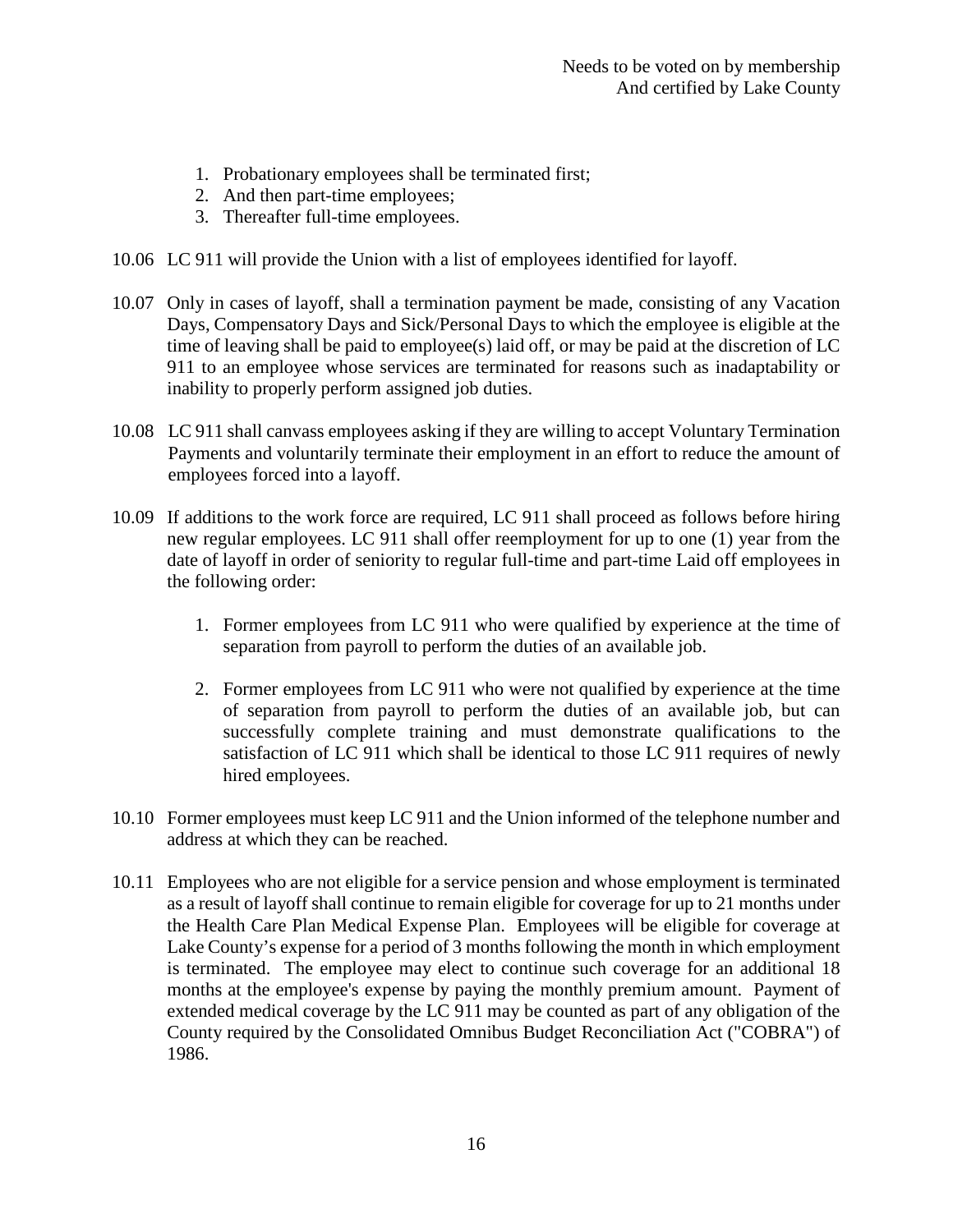- 10.12 LC 911 will designate a representative or representatives of Management to meet with the Business Manager of the Union, or his designee, and not more than an additional 3 representatives designated by the Union. Union and Management representatives will be known as the Union-Management Committee. It shall be the function of the Union-Management Committee to study and make recommendations to the Parties hereto with respect to such matters as may be presented to the Union-Management Committee relating to any of Lake County 911's plans or practices affecting the health, welfare and working conditions of employees. Excepted from this list shall be any benefit provided through the County's health insurance plan or a benefit set by ordinance. In addition, as may be required, matters regarding employment changes in LC 911 will be reviewed by the Union-Management Committee as provided herein.
- 10.13 Meetings may be called from time to time on reasonable notice by either the Union or LC 911. The Committee may, at its discretion and by mutual agreement, create ad hoc committees to address issues such as safety, training and development and health care cost containment. Such committees shall present their findings to the Union-Management Committee as often as the Union-Management Committee deems necessary.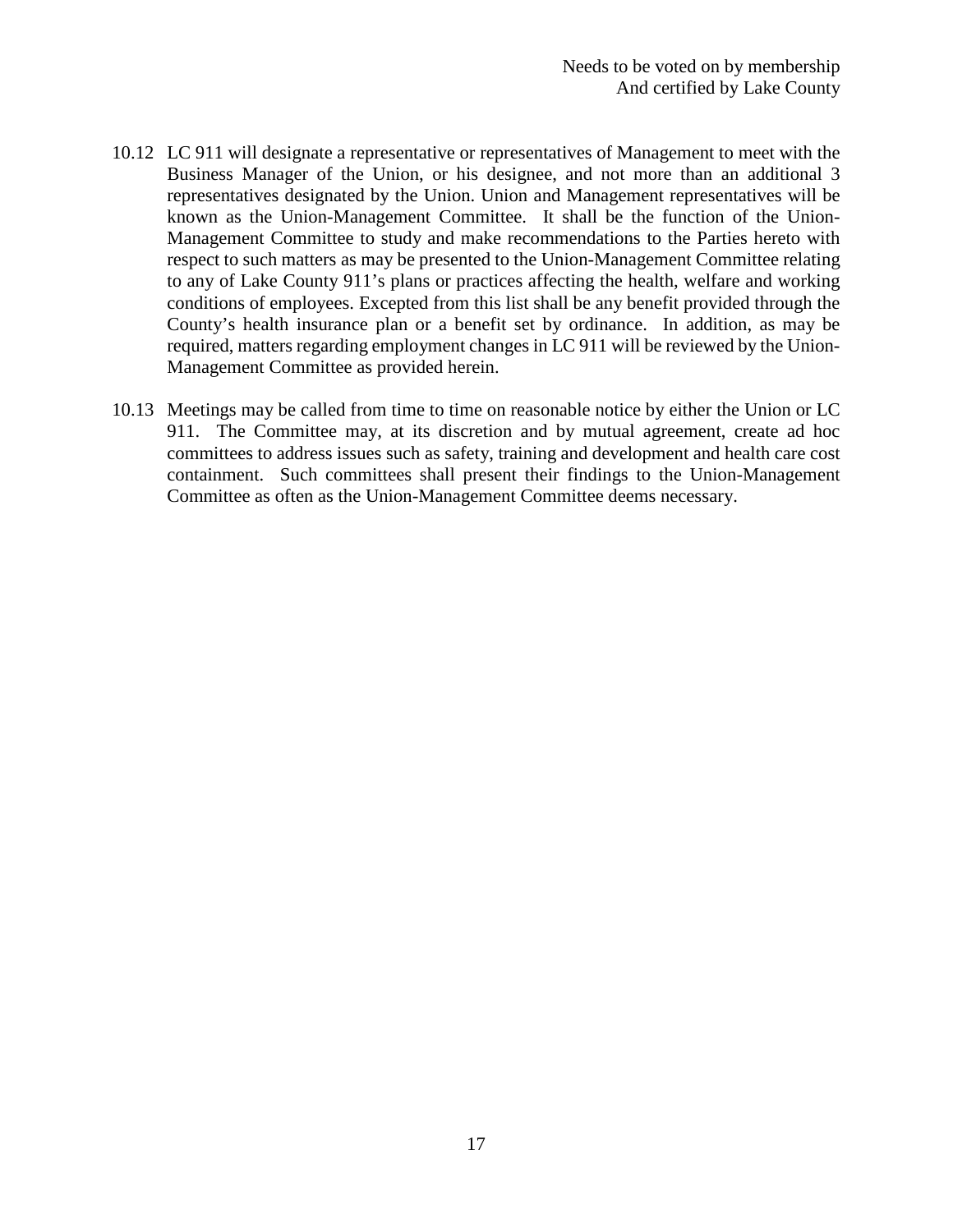# **ARTICLE 11 SALARIES & BENEFITS**

- 11.01 This Agreement shall be subject to and subordinated to any applicable present and future Ordinance, Federal, and/or State laws, and the invalidity of any provision(s) of this Agreement by reason of any such existing or future law shall not affect the validity of the surviving provisions of this agreement. In the event of a determination pursuant to this Article occurs, the parties hereto will meet within thirty (30) days of such determination and attempt to negotiate a lawful alternative to the affected provision. Such discussions will include but are not limited to, annual wage increases with intended or possible changes affecting Lake County employee wages.
- 11.02 Where Lake County Government introduces or intends to introduce a change that affects the terms and conditions or security of employment of employees covered by this Agreement, and/or alters the basis upon which this Agreement was negotiated, it is agreed:
	- That said change and impact adjustment shall be discussed between the bargaining representatives of the parties to this agreement and shall be subject to the Article 12.
	- That Lake County 911 will provide the Union ninety (90) days' notice in writing of any intended change that affects the terms and conditions of this Agreement.
	- That Lake County will assume responsibility with regard to employees who may be affected by said change, which includes but is not limited to retraining, updating, and upgrading skills and accrued compensation under FLSA.
- 11.03 The wage of Dispatchers shall be paid according to the chart below as follows. Upon certification, employees shall be increased to the corresponding wage rate for that tier. The parties acknowledge that the Department's budget may limit the number of dispatchers allowed in any given tier, and a dispatcher may not receive advancement unless a vacancy at that level is available.
- 11.04 Dispatchers who were hired prior to this agreement will remain at the level of pay achieved prior to its adoption, and without suffering a loss, until a vacancy in the next Wage Tier becomes available. A list of all adjusted employees' pay shall be provided to the union upon ratification. Generally, vacancies will be filled with qualified Dispatchers by seniority only if all other determining factors are equal.
- 11.05 Once adjustment is made, dispatchers will only receive an increase in pay by:
	- 1. Moving to a higher tier
	- 2. An increase negotiated through a wage reopener.
	- 3. Through an ordinance adopted by the Lake County Council.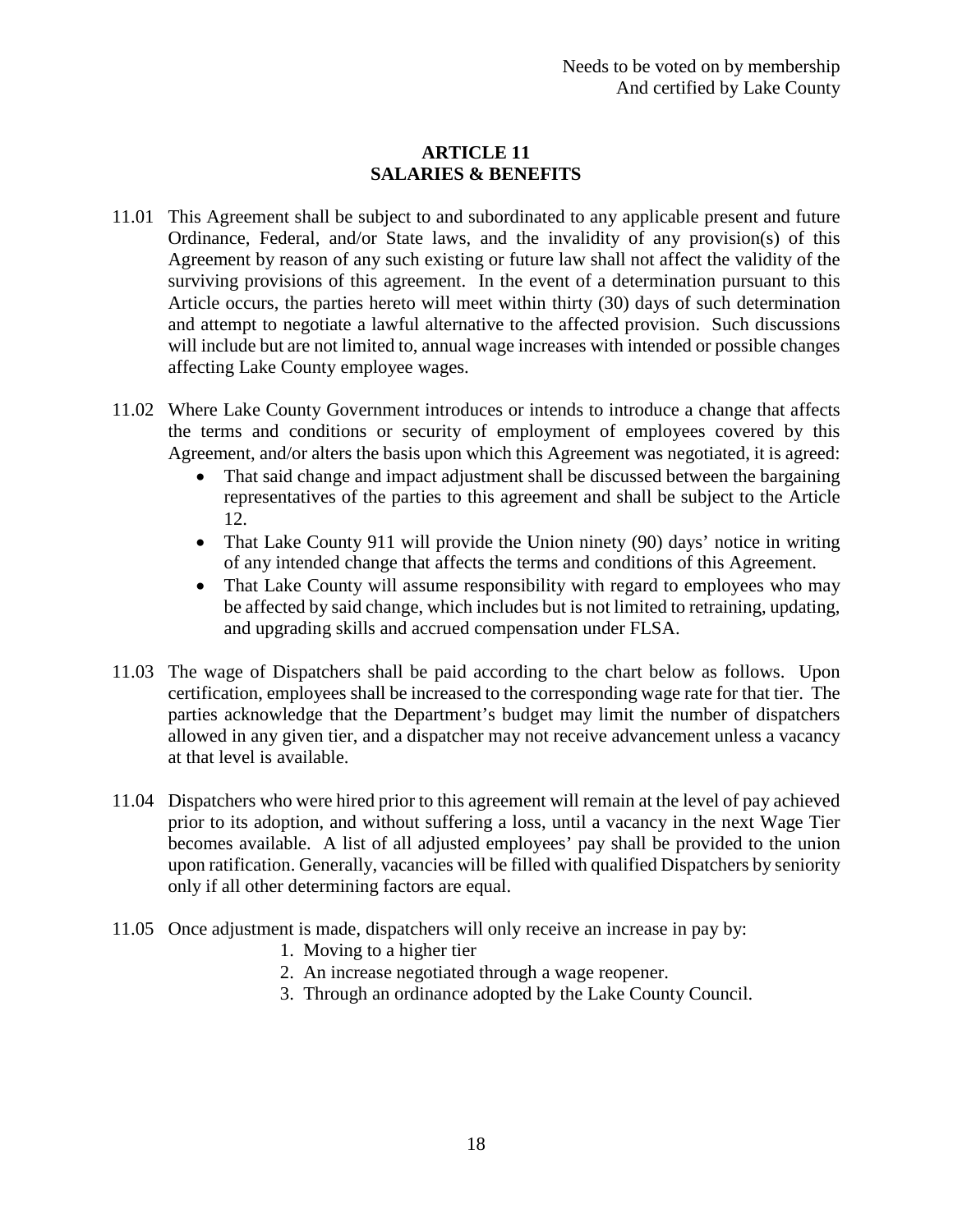| <b>Dispatcher Wage and Qualification Tiers</b> |             |                                                                                                                                                         |
|------------------------------------------------|-------------|---------------------------------------------------------------------------------------------------------------------------------------------------------|
| <b>Tier</b>                                    | <b>Wage</b> | Requirement                                                                                                                                             |
| 1                                              | 29,000.00   | New Hire (Full-Time)                                                                                                                                    |
| $\overline{2}$                                 | 32,000.00   | Completion of one (1) year of<br>employment (no Cap to this<br>level)                                                                                   |
| $\overline{3}$                                 | \$37,000.00 | Certified by the department as a<br>call-taker and Police Dispatcher<br>(The number of dispatchers at<br>this level may be capped by<br>County budget). |
| $\overline{4}$                                 | \$42,000.00 | Certified by the Department as<br>an EMS and Fire Dispatcher and<br>in IDACS operations (The<br>number of dispatcher may be<br>capped by County budget. |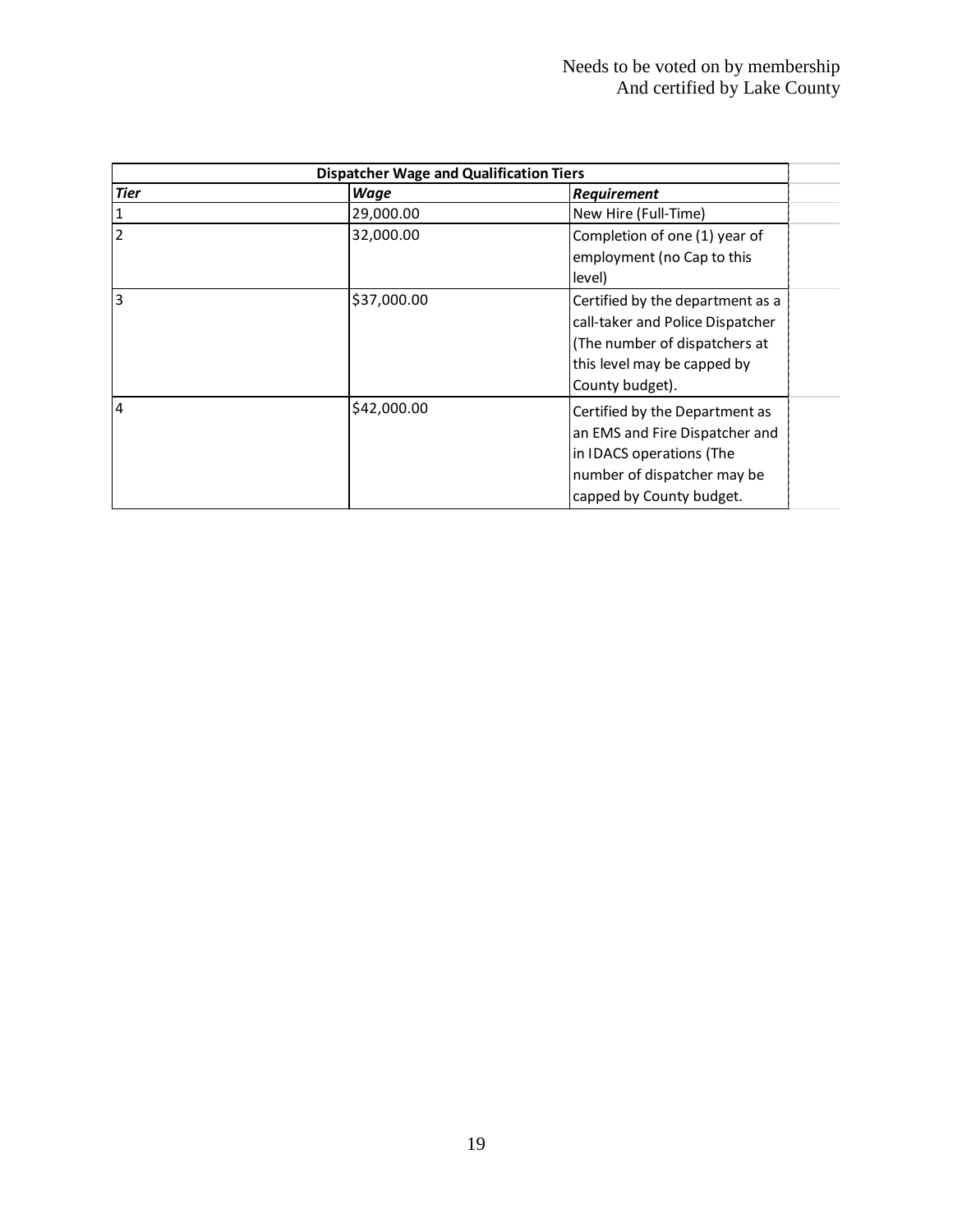## **ARTICLE 12 GRIEVANCE & PROBLEM RESOLUTION PROCEDURES**

- 12.01 At any meeting between a representative of LC 911 and an employee in which discipline for just cause (including warnings which are to be recorded in the personnel file, suspension, demotion or discharge) is to be announced or investigated, it shall take place within 5-days of the accused infraction. A Union representative shall be present if the employee so requests. A copy of documentation used at the meeting shall be provided to both the employee and union.
- 12.02 All disciplinary records shall not be considered for the purposes of future discipline 18 months after the infraction provided that the employee has shown a sustained correction in the behavior.
- 12.03 In the event LC 911 contemplates the dismissal for just cause of any employee, the LC 911 shall notify the Business Manager or appointed designee of the Local Union involved and review the facts with the Business Manager prior to the actual dismissal.
- 12.04 The Union may request that a Union-Supervisor Review Board be convened relative to the contemplated dismissal. Such a request by the Union must be made to the County Human Resources Director. Within 2 working days after the Union request is made, LC 911 shall notify the Union as to the names of the 2 LC 911 members of the Board, and the Union shall notify LC 911 as to the names of the 2 Union Board members.
- 12.05 The Board will meet within 10 days from the original notification of contemplated dismissal unless extended by mutual agreement. It is the Parties' intent that the employee shall attend the Board meeting except in unusual circumstances either Party may request that the employee not be present at the meeting. The purpose of the Board meeting will be to review the facts that are available concerning the contemplated dismissal and to permit the employee (or in his/her absence, the Union) to present any facts which the employee believes should be brought to LC 911's attention when considering the matter and for the Parties to attempt to resolve the issue. The Parties agree to work together to provide reasonable security for the safety of Board participants when either party determines that a need for such security exists.
- 12.06 If after the meeting of the Board, LC 911 dismisses the employee, the Union may elect to:
	- (A) To advance the matter to impartial arbitration as provided in this Article, if the employee was present at the Board meeting; or
	- (B) To advance the matter to Step 3 of the grievance procedure as provided in this Article, if the employee was not present at the Board meeting;
	- (C) Withdraw the grievance without setting precedent.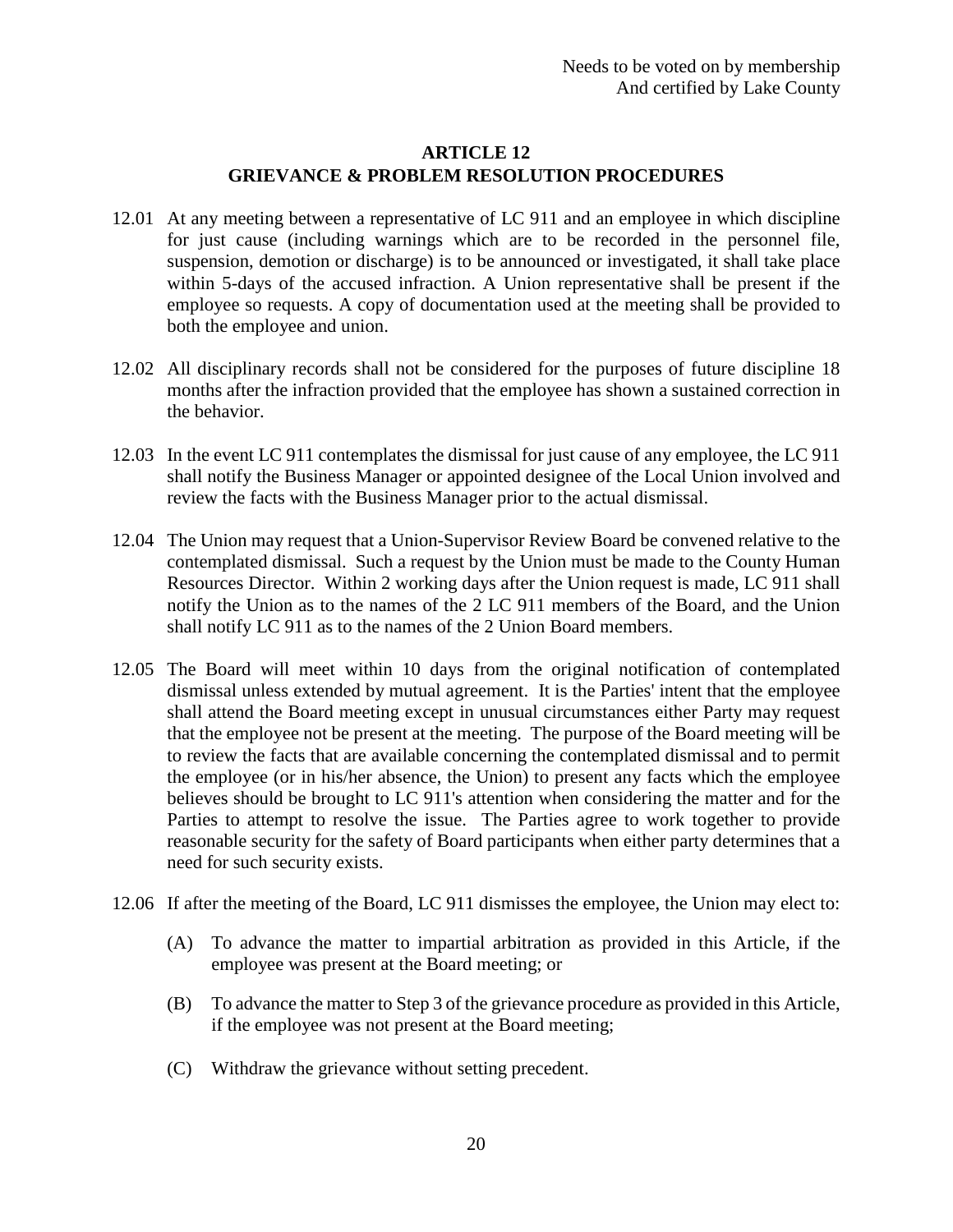- 12.07 In the event that the Union provides LC 911 with notification of a desire to hold a Union Supervisor Review Board and no meeting is held, the Union will be notified within 10 days from the original notification of contemplated dismissal, that either the employee is being dismissed or that circumstances warrant further investigation. If the employee is so dismissed, the Union may appeal the dismissal under the grievance procedure as provided in this Article.
- 12.08 Should differences arise between LC 911 and the Union, such matters shall be processed according to the grievance procedures set forth in this Section. LC 911 and the Union recognize and confirm that the grievance procedures set forth in this Section, and, where applicable, "Arbitration" set forth in the Sections following, provide for the mutually agreed upon and exclusive forums for resolution and settlement of employee disputes during the term of this Agreement. Neither LC 911 nor the Union, its Local or Representatives, will attempt either directly or indirectly by means other than the grievance and/or arbitration procedures to bring about the resolution of any issue which is a subject for disposition through such procedures. It shall be the objective of both LC 911 and the Union to settle any grievance promptly and at the lowest step of the grievance procedure.
	- (A) Any individual employee who has a complaint may first consult with his/her immediate supervisor. If the complaint is not resolved then any individual employee shall have the right to present grievances to LC 911 and such grievances may be settled without the intervention of the Union, so long as the settlement is not inconsistent with the terms of this Agreement and provided that the Union has been given an opportunity to be present at such settlement. After an employee has referred a grievance to the Union and the Union representative has so informed LC 911 that the Union represents that employee, LC 911 shall not discuss or settle such grievance directly with said employee initiating the grievance unless a Union representative is given an opportunity to be present.
	- (B) The grievance procedure shall consist of three steps:
		- Step 1 A grievance shall be presented to the LC 911 representative to whom the aggrieved employee or affected employee group directly reports.
		- Step 2 A grievance appeal may be made to the next higher level LC 911 representative to which the aggrieved employee or affected employee group directly reports.
		- Step 3 Notice of a further appeal shall be made in writing to the HR Director.
	- (C) Any resolution of a grievance at Step 1, 2 or 3 shall be final and binding for the particular grievance involved, however, a resolution at Step 1 or 2 shall not be used as a precedent by either party.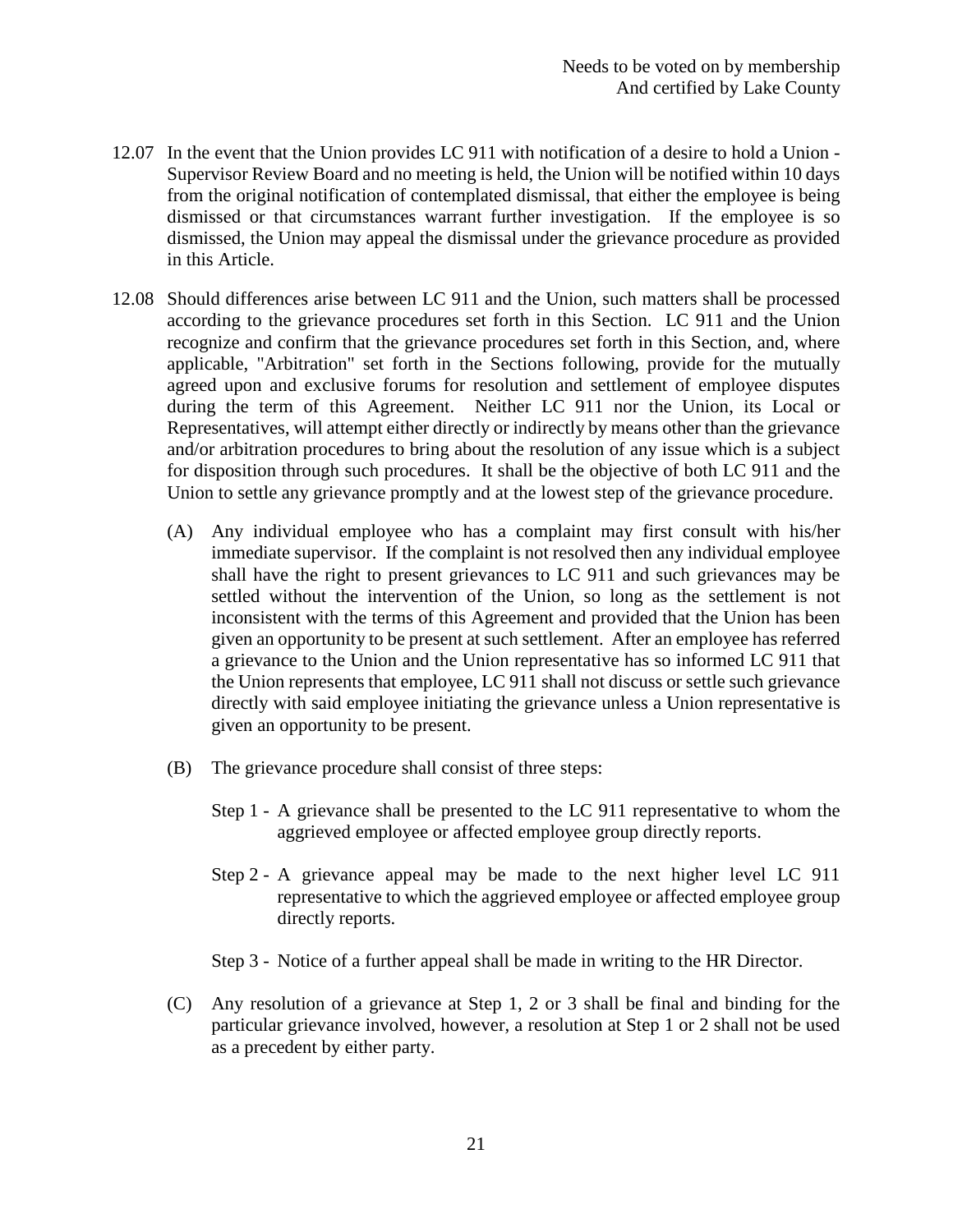- (D) The decision of LC 911 at Steps 1, 2 and 3 shall be given to the Union within 10 days of the close of the grievance meeting, or within a mutually agreed upon later date.
- (E) Upon mutual agreement of the Parties, any single grievance may initially be heard at any step of the grievance procedure without having been heard at either Step 1 or 2, however, in no event shall Step 3 be omitted or bypassed.
- (F) All meetings will be held at a mutually agreed time and date. LC 911 will establish the place of the meeting considering the convenience of both parties.
- (G) Each party recognizes the right of the other to investigate the circumstances surrounding any grievance or accident and agrees to cooperate with the other in such investigations. LC 911 and the Union shall keep each other informed regarding the personnel who are authorized to represent them in grievance meetings.
- 12.09 An issue subject to arbitration shall be submitted to arbitration at the request of the Union, provided the Union has notified the County HR Director, by letter, within 30 calendar days of the date of the final decision rendered at Step 3 under the grievance procedure or following a Union - Supervisor Review Board dismissal, of its desire for arbitration.
- 12.10 Within 10 days of LC 911's receipt of the Union's request for arbitration, the Parties will select an arbitrator by alternately striking names from a permanent panel of 10 arbitrators to be established jointly by the parties, with each party appointing five (5) members of the panel. Replacement of panel members will be made by the appropriate appointing party. Either party may demand replacement of an arbitrator on the panel, which shall be effective after the arbitrator has concluded all matters that were assigned to him or her. The parties shall either agree upon an arbitrator from the permanent panel or alternatively strike names on the panel until one name remains.
- 12.11 Hearings shall commence as quickly as possible following the designation and availability of the arbitrator and shall be carried to conclusion without unnecessary delay. LC 911 and the Union shall attempt to agree upon and reduce such issue or issues to writing at or before the commencement of the hearings. The hearing and decision of the arbitrator shall be confined to the issue or issues presented and the arbitrator shall not, as part of any decision, impose upon the Parties any obligation to arbitrate a subject which has not been agreed upon in this Agreement as a topic for arbitration. The arbitrator shall render the decision in writing within 30 calendar days following receipt of the Parties' briefs and the record in the case is closed. The award of the arbitrator shall be final and binding upon the Parties, subject to law, and LC 911 and the Union agree to abide by the decision of the arbitrator.
- 12.12 The arbitrator shall have no authority to add to, subtract from, or change any of the terms of this Agreement.
- 12.13 The compensation and expenses of the arbitrator and the general expenses of the arbitration such as transcripts, hearing rooms, etc., shall be shared equally by LC 911 and the Union.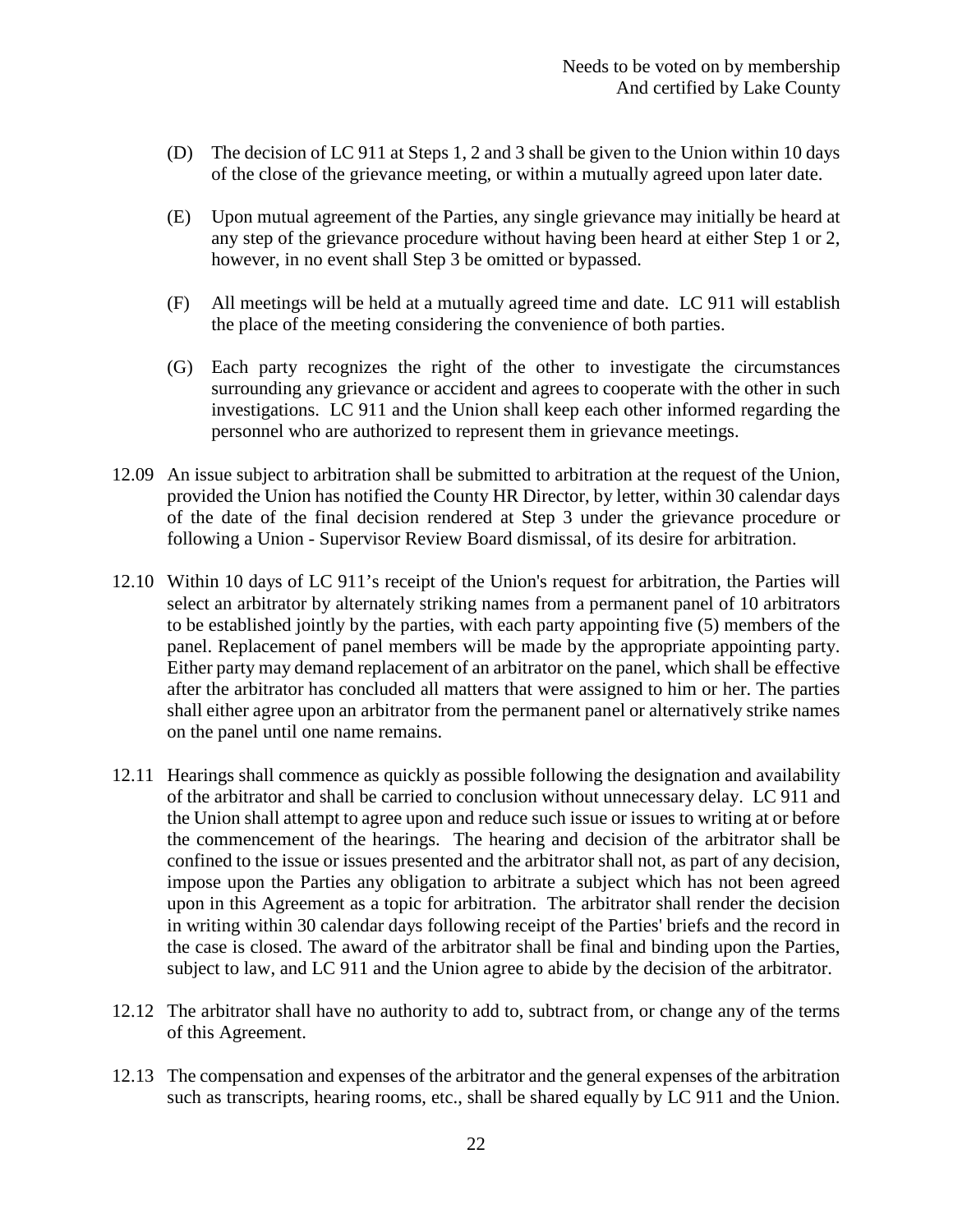However, transcript costs shall be shared only if both parties order a transcript. Each party shall bear the expense of its representatives and witnesses.

## **ARTICLE 13 AGREEMENT & COLLECTIVE BARGAINING**

- 13.01 This Agreement shall become effective as of 12:00 a.m. Central Daylight Time on \_\_\_\_\_, and shall remain in effect until 11:59 p.m. Central Daylight Time on  $\blacksquare$ .
- 13.02 No later than 60 days prior to the expiration date of this Agreement, either party may serve upon the other, a written notice of its desire to negotiate changes in this Agreement. No bargaining with respect to a new Agreement shall commence earlier than 60 days prior to the expiration date of this Agreement unless otherwise mutually agreed to by the Parties.
- 13.03 All collective bargaining shall be conducted between authorized representatives of the Union as designated by its Business Manager or by a person empowered to act in the Business Manager's behalf and authorized representatives of LC 911.
- 13.04 Unless mutually agreed otherwise, up to 3 authorized representatives on the Union's bargaining team who are LC 911 employees not on leave of absence for Union business, shall be paid by LC 911 for time spent in collective bargaining sessions in an amount not to exceed his/her basic wage rate per day.
- 13.05 It is the intention of LC 911 and the Union, with respect to future collective bargaining of replacement agreements, to conduct negotiations in such a manner as to reach a new agreement on or before the termination date of the present Agreement.
- 13.06 Any agreements reached as a result of collective bargaining by representatives of the Parties to this Agreement shall become binding and effective only upon signature of the authorized representatives of the Parties as designated respectively by the Business Manager of the Union and by the LC 911 Representative or by persons empowered to act in their behalf.
- 13.07 LC 911 agrees to have this Agreement printed by a union printer and to provide copies requested by the Union at the time of printing. LC 911 shall pay for the first 150 copies requested by the Union at the time of printing. The costs of all additional copies requested by the Union shall be paid for by the Union. LC 911 shall pay for Lake County requested copies unless LC 911 and the Union mutually agree to an exception.
- 13.08 If any provision of this Agreement is invalid because it is contrary to any law, the law shall replace that provision and the remaining provisions shall not be affected.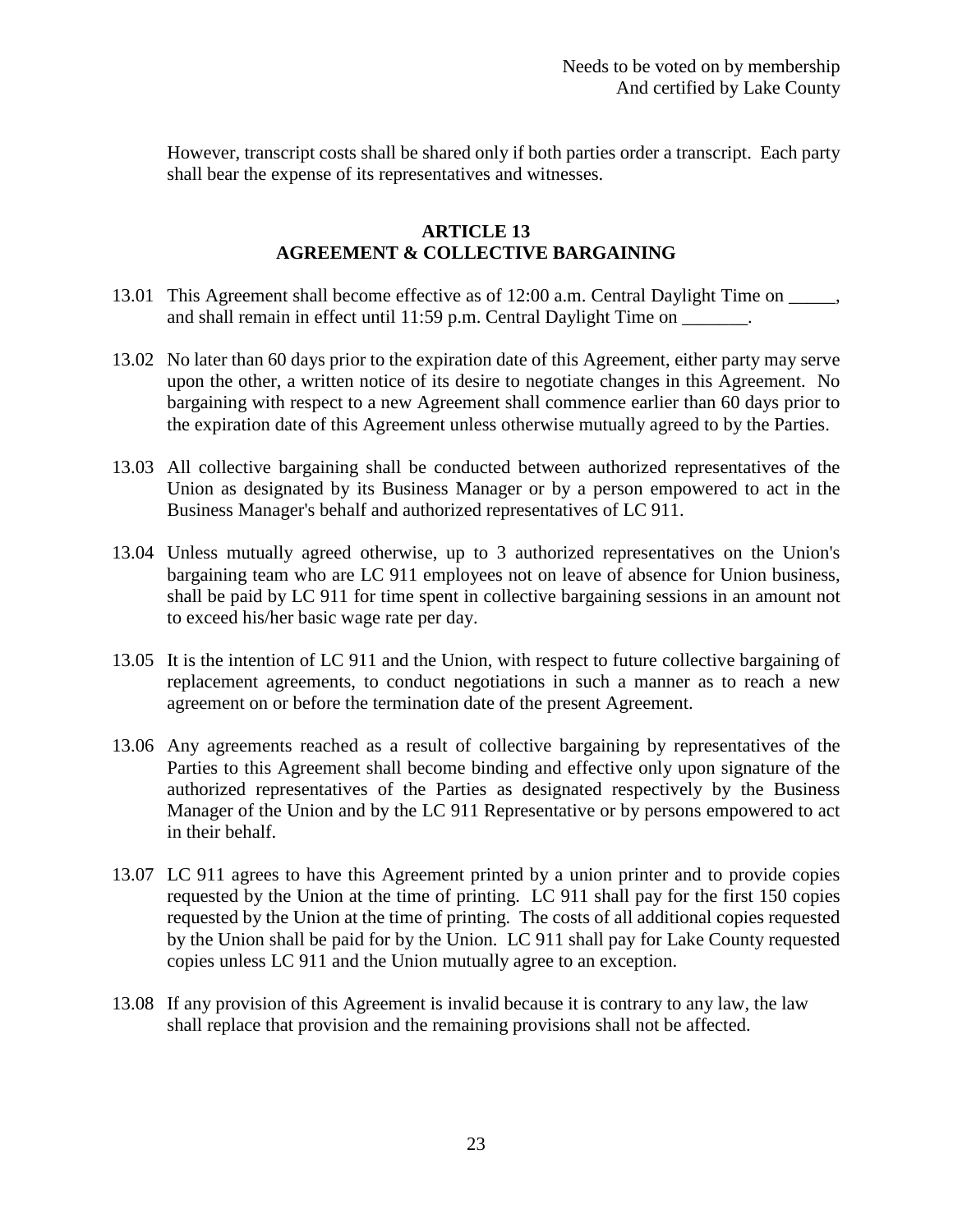Needs to be voted on by membership And certified by Lake County